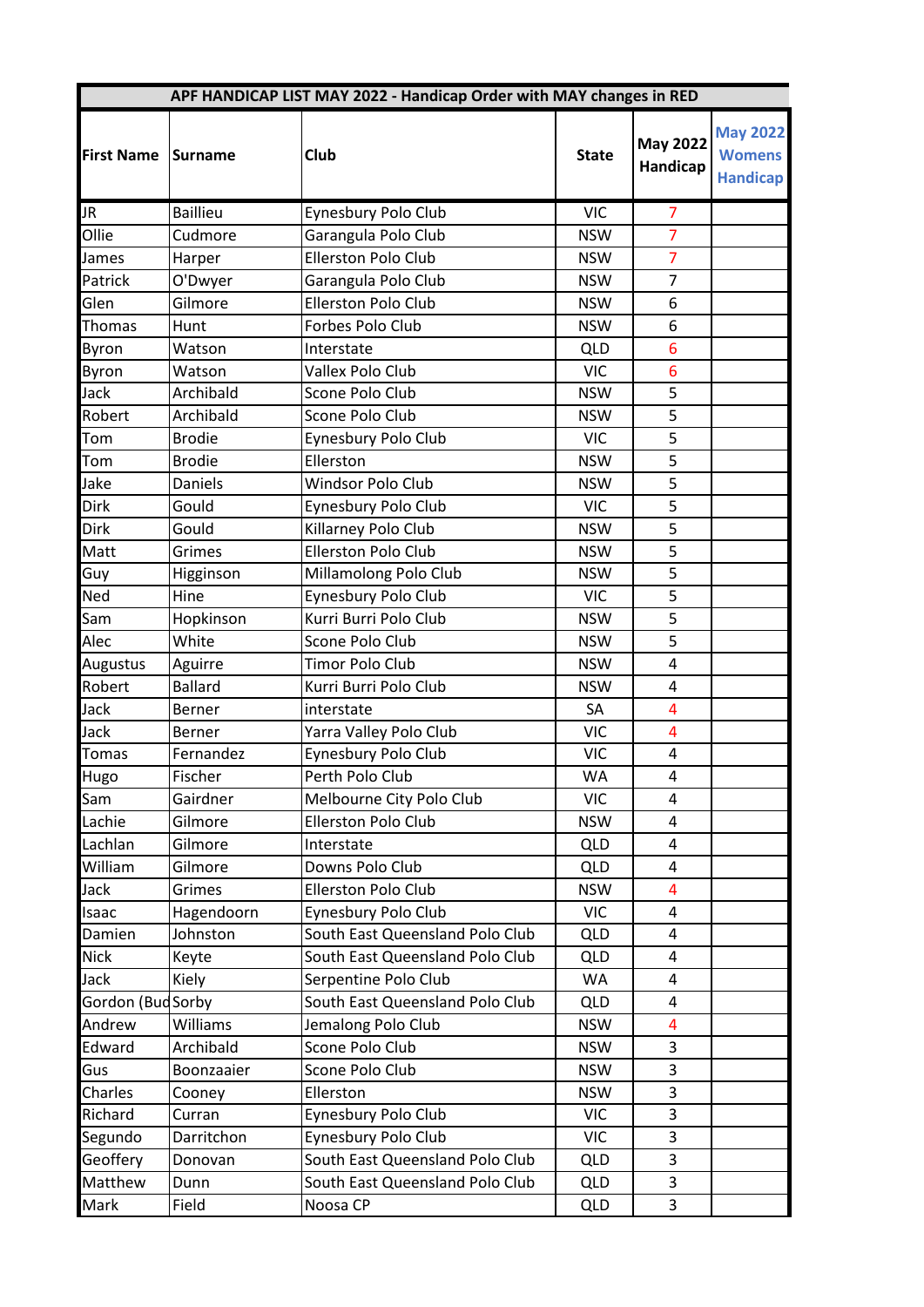| <b>Bingham</b> | Fitz-Henry      | Adelaide Polo Club              | SA         | 3              |            |
|----------------|-----------------|---------------------------------|------------|----------------|------------|
| Corin          | Gibbs           | <b>Tamarang Polo Club</b>       | <b>NSW</b> | 3              |            |
| Sam            | Gunn            | Forbes Polo Club                | <b>NSW</b> | 3              |            |
| <b>Stuart</b>  | Hoey            | Downs Polo Club                 | <b>QLD</b> | 3              |            |
| Gregory        | Keyte           | Yaloak Polo Club                | <b>VIC</b> | 3              |            |
| <b>Thomas</b>  | Martin          | Sydney Polo Club                | <b>NSW</b> | 3              |            |
| Edward         | <b>Matthies</b> | Yarra Valley Polo Club          | <b>VIC</b> | $\overline{3}$ |            |
| Ric            | McCarthy        | Garangula Polo Club             | <b>NSW</b> | 3              |            |
| Gillon         | Mclachlan       | <b>Fultons Lane Polo Club</b>   | <b>VIC</b> | 3              |            |
| Aiden          | Nunn            | South East Queensland Polo Club | <b>QLD</b> | 3              |            |
| Ignacio        | O'Dwyer         | Garangula Polo Club             | <b>NSW</b> | 3              |            |
| Daniel         | O'Leary         | Downs Polo Club                 | <b>QLD</b> | 3              |            |
| Luke           | O'Leary         | Windsor Polo Club               | <b>NSW</b> | $\mathsf{3}$   |            |
| Sam            | Stott           | Vallex Polo Club                | <b>VIC</b> | 3              |            |
| Adam           | Tolhurst        | Arunga Polo Club                | <b>NSW</b> | 3              |            |
| Tex            | Webster         | Perth Polo Club                 | WA         | 3              |            |
| Jasper         | White           | Scone Polo Club                 | <b>NSW</b> | 3              |            |
| Rob            | Abbott          | Eynesbury Polo Club             | <b>VIC</b> | $\overline{2}$ |            |
| Cole           | Aguirre         | <b>Timor Polo Club</b>          | <b>NSW</b> | $\overline{2}$ |            |
| Roon Kai       | Ang             | Jemalong Polo Club              | <b>NSW</b> | $\overline{2}$ |            |
| Sam            | <b>Baillieu</b> | Eynesbury Polo Club             | <b>VIC</b> | 2T             |            |
| Eru            | <b>Barlow</b>   | Kurri Burri Polo Club           | <b>NSW</b> | $\overline{2}$ |            |
| Ru             | <b>Barlow</b>   | <b>Fultons Lane Polo Club</b>   | <b>VIC</b> | $\overline{2}$ |            |
| <b>Steve</b>   | <b>Barnard</b>  | Town and Country Polo Club      | <b>NSW</b> | $\overline{2}$ |            |
| Alex           | <b>Barnet</b>   | Downs Polo Club                 | <b>QLD</b> | $\overline{2}$ |            |
| Alex           | <b>Barnet</b>   | Tamarang Polo Club              | <b>NSW</b> | $\overline{2}$ |            |
| Sinclair       | Bell            | Goulburn Polo Club              | <b>NSW</b> | $\overline{2}$ |            |
| Indiana        | Bennetto        | South East Queensland Polo Club | <b>QLD</b> | $\overline{2}$ | <b>TBC</b> |
| Shane          | Boyd            | Swan Valley Polo Club           | WA         | $\overline{2}$ |            |
| Adam           | <b>Buchert</b>  | Windsor Polo Club               | <b>NSW</b> | $\overline{2}$ |            |
| Jason          | <b>Butt</b>     | Yaloak Polo Club                | <b>VIC</b> | $\overline{2}$ |            |
| Adrian         | Cobley          | Swan Valley Polo Club           | WA         | $\overline{2}$ |            |
| Peter          | Cooke           | Downs Polo Club                 | <b>QLD</b> | $\overline{2}$ |            |
| Tom            | Dalton-Morgan   | Hexham Polo Club                | <b>VIC</b> | $\overline{2}$ |            |
| Simon          | Doolin          | North Star Polo Club            | <b>NSW</b> | $\overline{2}$ |            |
| Hamish         | Dowling         | Millamolong Polo Club           | <b>NSW</b> | $\overline{2}$ |            |
| Andrew         | Gebbie          | Perth Polo Club                 | WA         | $\overline{2}$ |            |
| Angus          | Gilmore         | Garangula Polo Club             | <b>NSW</b> | $\overline{2}$ |            |
| Gus            | Gilmore         | Vallex Polo Club                | <b>VIC</b> | $\overline{2}$ |            |
| Angus          | Graham          | <b>Gundalong Polo Club</b>      | <b>NSW</b> | $\overline{2}$ |            |
| Cody           | Grimes          | Ellerston Polo Club             | <b>NSW</b> | $\overline{2}$ |            |
| Angus          | Gunn            | North Star Polo Club            | <b>NSW</b> | $\overline{2}$ |            |
| Sam            | Hamersley       | Perth Polo Club                 | WA         | $\overline{2}$ |            |
| Paul           | Henschke        | Adelaide Polo Club              | SA         | $\overline{2}$ |            |
| Earl           | Herbert         | Windsor Polo Club               | <b>NSW</b> | $\overline{2}$ |            |
| George         | Hill            | South East Queensland Polo Club | <b>QLD</b> | $\overline{2}$ |            |
| Zac            | Johnson         | Swan Valley Polo Club           | WA         | $\overline{2}$ |            |
| Dylan          | Jones           | Ellerston Polo Club             | <b>NSW</b> | $\overline{2}$ |            |
| John           | Kahlbetzer      | Jemalong Polo Club              | <b>NSW</b> | $\overline{2}$ |            |
| <b>Brett</b>   | Kiely           | Serpentine Polo Club            | WA         | $\overline{2}$ |            |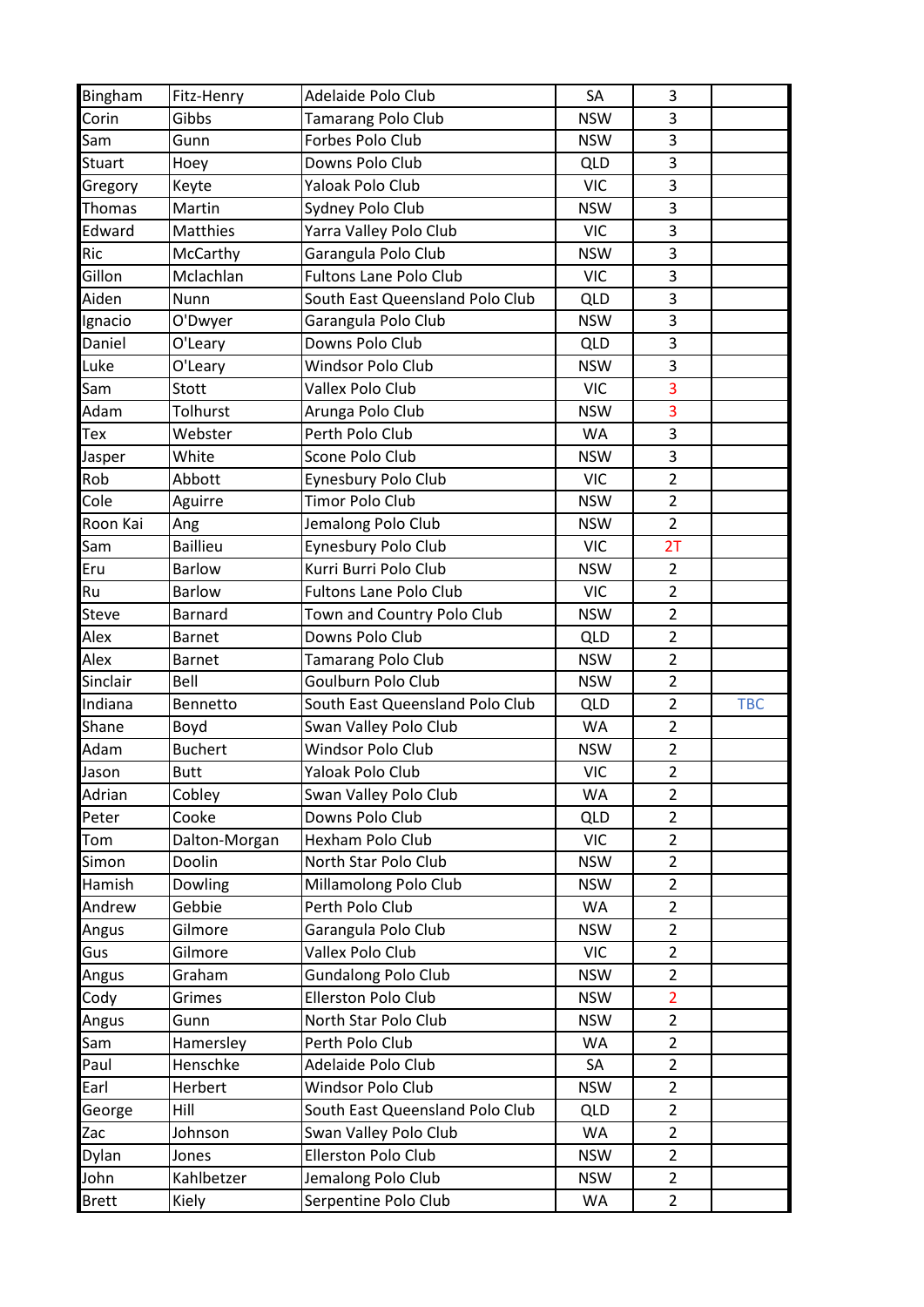| Roger           | Lynch             | <b>Ellerston Polo Club</b>       | <b>NSW</b> | 2              |   |
|-----------------|-------------------|----------------------------------|------------|----------------|---|
| Callum          | MacLachlan        | Adelaide Polo Club               | SA         | 2              |   |
| Jock            | MacLachlan        | Adelaide Polo Club               | SA         | $\overline{2}$ |   |
| David           | Marshall          | Kurri Burri Polo Club            | <b>NSW</b> | $\overline{2}$ |   |
| Shane           | Martin            | South East Queensland Polo Club  | <b>QLD</b> | $\overline{2}$ |   |
| Enzo            | Mascart           | Windsor Polo Club                | <b>NSW</b> | $\overline{2}$ |   |
| Monty           | McGregor          | Interstate                       | <b>QLD</b> | $\overline{2}$ |   |
| Monty           | McGregor          | <b>Fultons Lane Polo Club</b>    | <b>VIC</b> | $\overline{2}$ |   |
| <b>Stirling</b> | McGregor          | <b>Fultons Lane Polo Club</b>    | <b>VIC</b> | $\overline{2}$ |   |
| Hamish          | McLachlan         | <b>Fultons Lane Polo Club</b>    | <b>VIC</b> | $\overline{2}$ |   |
| Adam            | Meally            | Windsor Polo Club                | <b>NSW</b> | $\overline{2}$ |   |
| Doug            | Munro             | Scone Polo Club                  | <b>NSW</b> | $\overline{2}$ |   |
| George          | Philip            | <b>Gundalong Polo Club</b>       | <b>NSW</b> | $\overline{2}$ |   |
| Peter           | Prendiville       | Swan Valley Polo Club            | <b>WA</b>  | $\overline{2}$ |   |
| Warwick         | Prendiville       | Swan Valley Polo Club            | <b>WA</b>  | $\overline{2}$ |   |
| James           | Rawlings          | Downs Polo Club                  | <b>QLD</b> | $\overline{2}$ |   |
| <b>Blake</b>    | Reid              | South East Queensland Polo Club  | <b>QLD</b> | $\overline{2}$ |   |
| Morgan          | Ruig              | Noosa CP                         | <b>QLD</b> | $\overline{2}$ |   |
| Guy             | Schwarzenbach     | Garangula Polo Club              | <b>NSW</b> | $\overline{2}$ |   |
| Robert          | Sibley            | Moondyne Polo Club               | WA         | $\overline{2}$ |   |
| Beau            | Skerrett          | South East Queensland Polo Club  | <b>QLD</b> | $\overline{2}$ |   |
| Daren           | Smith             | Walkaway Polo Club               | WA         | $\overline{2}$ |   |
| Kirrily         | Smith             | Windsor Polo Club                | <b>NSW</b> | $\overline{2}$ |   |
| Scott           | Tonkin            | Adelaide Polo Club               | SA         | $\overline{2}$ |   |
| Peter           | Trethowan         | Kojonup Polo and Polocrosse Club | WA         | $\overline{2}$ |   |
| <b>Trent</b>    | Walkden           | South East Queensland Polo Club  | <b>QLD</b> | $\overline{2}$ |   |
| Simon           | Walker            | Goulburn Polo Club               | <b>NSW</b> | $\overline{2}$ |   |
| Anto            | White             | Scone Polo Club                  | <b>NSW</b> | $\overline{2}$ |   |
| Chloe           | Allen             | Serpentine Polo Club             | <b>WA</b>  | $\mathbf{1}$   | 5 |
| Damian          | Allport           | Downs Polo Club                  | <b>QLD</b> | $\mathbf{1}$   |   |
| Robert          | <b>Bachelor</b>   | <b>Ellerston Polo Club</b>       | <b>NSW</b> | $\mathbf{1}$   |   |
| Ashley          | Ball              | Yaloak Polo Club                 | <b>VIC</b> | $\mathbf{1}$   |   |
| Mark            | <b>Barber</b>     | Gunnedah Polo Club               | <b>NSW</b> | $\mathbf{1}$   |   |
| Sian            | Barnacle          | Brisbane Polo & Equestrian Club  | <b>QLD</b> | $\mathbf{1}$   | 6 |
| Henry           | Bell              | Goulburn Polo Club               | <b>NSW</b> | $\mathbf{1}$   |   |
| <b>Nick</b>     | Benson            | Interstate                       | <b>QLD</b> | $\mathbf{1}$   |   |
| <b>Nick</b>     | Benson            | North Star Polo Club             | <b>NSW</b> | $\mathbf{1}$   |   |
| Andrew          | <b>Blake Dyke</b> | <b>Windsor Polo Club</b>         | <b>NSW</b> | $\mathbf{1}$   |   |
| Thomas          | Blakeley          | Eynesbury Polo Club              | <b>VIC</b> | $\mathbf{1}$   |   |
| <b>Beau</b>     | Blundell          | Wirragulla Polo Club             | <b>NSW</b> | $\mathbf{1}$   |   |
| Lucy            | Bowman            | Eynesbury Polo Club              | <b>VIC</b> | $\mathbf{1}$   | 5 |
| Charles         | Boyd              | Millamolong Polo Club            | <b>NSW</b> | $\mathbf{1}$   |   |
| Timothy         | Boyd              | Millamolong Polo Club            | <b>NSW</b> | $\mathbf{1}$   |   |
| Ray             | <b>Bruce</b>      | Killarney Polo Club              | <b>NSW</b> | $\mathbf{1}$   |   |
| Angus           | Campbell          | Goulburn Polo Club               | <b>NSW</b> | $\mathbf{1}$   |   |
| Monty           | Campbell          | Goulburn Polo Club               | <b>NSW</b> | $\mathbf{1}$   |   |
| Carlos          | Celis             | Eynesbury Polo Club              | <b>VIC</b> | $\mathbf{1}$   |   |
| Philip          | Clark             | Adelaide Polo Club               | SA         | $\mathbf{1}$   |   |
| James           | Clough            | Swan Valley Polo Club            | WA         | $\mathbf{1}$   |   |
| Alastair        | Cochrane          | Downs Polo Club                  | <b>QLD</b> | $\mathbf{1}$   |   |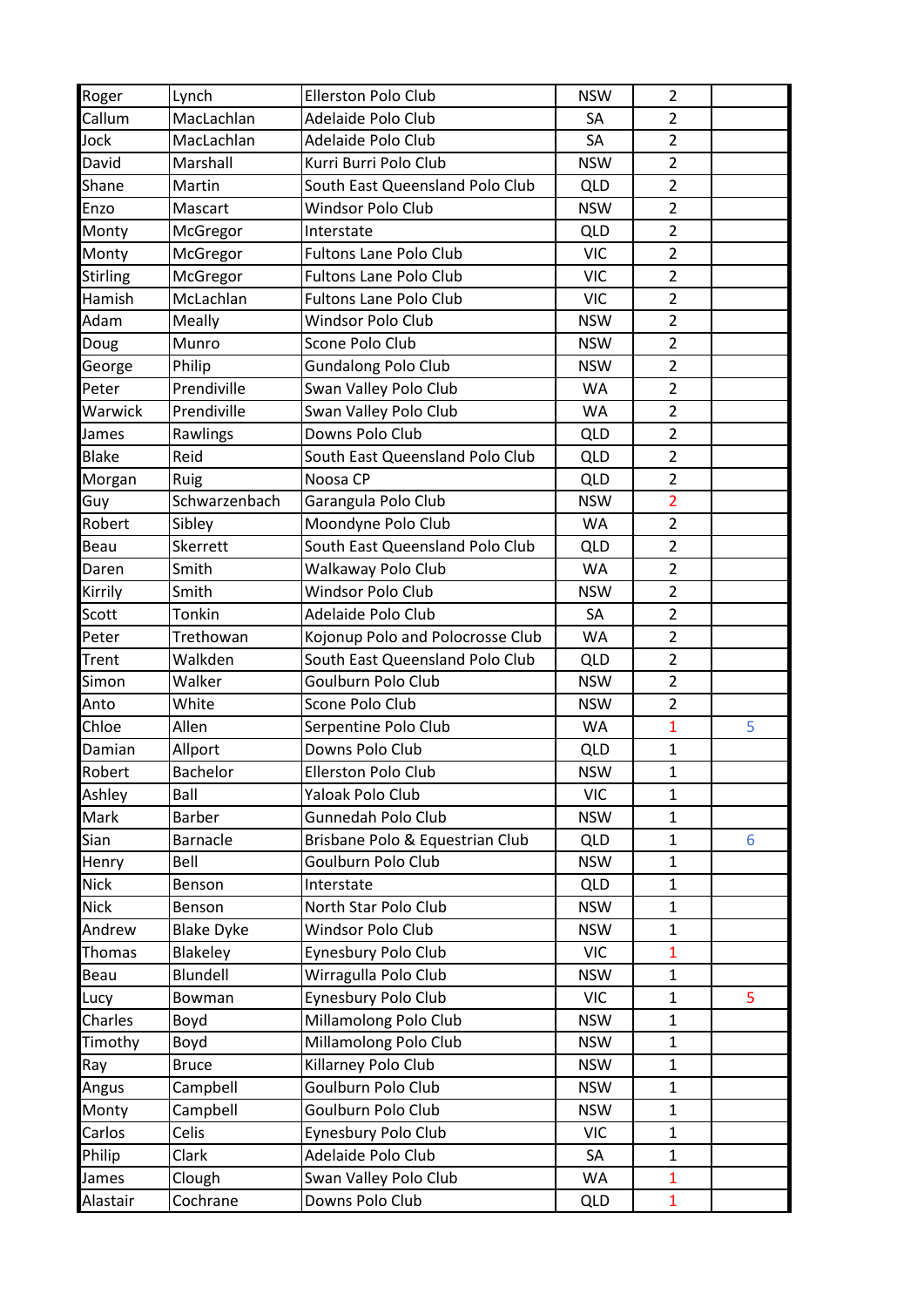| Alastair             | Cochrane      | interstate                      | SA         | 1            |   |
|----------------------|---------------|---------------------------------|------------|--------------|---|
| Zach                 | Cochrane      | Downs Polo Club                 | QLD        | 1            |   |
| Sam                  | Coulton       | Interstate                      | <b>QLD</b> | $\mathbf{1}$ |   |
| Sam                  | Coulton       | North Star Polo Club            | <b>NSW</b> | $\mathbf{1}$ |   |
| Thomas               | Coulton       | North Star Polo Club            | <b>NSW</b> | $\mathbf{1}$ |   |
| Rob                  | <b>Davies</b> | Quirindi Polo Carnival Club     | <b>NSW</b> | $\mathbf{1}$ |   |
| <b>Murray</b>        | Donnelly      | Walkaway Polo Club              | <b>WA</b>  | $\mathbf{1}$ |   |
| Archie               | Dowling       | Millamolong Polo Club           | <b>NSW</b> | $\mathbf{1}$ |   |
| Todd                 | Edwards       | <b>Fultons Lane Polo Club</b>   | <b>VIC</b> | $\mathbf{1}$ |   |
| Shane                | Fagan         | Windsor Polo Club               | <b>NSW</b> | $\mathbf{1}$ |   |
| Jeff                 | Fisher        | <b>Ellerston Polo Club</b>      | <b>NSW</b> | $\mathbf{1}$ |   |
| <b>Bruce</b>         | Gavin         | Scone Polo Club                 | <b>NSW</b> | $\mathbf{1}$ |   |
| Wayne                | Glennie       | South East Queensland Polo Club | <b>QLD</b> | $\mathbf{1}$ |   |
| Pete                 | Handbury      | Adelaide Polo Club              | SA         | $\mathbf{1}$ |   |
| Peter                | Handbury      | Brisbane Polo & Equestrian Club | <b>QLD</b> | $\mathbf{1}$ |   |
| Peter                | Handbury      | Sydney Polo Club                | <b>NSW</b> | $\mathbf{1}$ |   |
| Drew                 | <b>Harris</b> | Kurri Burri Polo Club           | <b>NSW</b> | $\mathbf{1}$ |   |
| James                | Henry         | Tamarang Polo Club              | <b>NSW</b> | $\mathbf{1}$ |   |
| Simon                | Hill          | Noosa CP                        | <b>QLD</b> | $\mathbf{1}$ |   |
| Gary                 | Hoey          | Downs Polo Club                 | <b>QLD</b> | $\mathbf{1}$ |   |
| James                | Hoey          | Downs Polo Club                 | <b>QLD</b> | $\mathbf{1}$ |   |
| Oscar                | Kelly         | Yarra Valley Polo Club          | <b>VIC</b> | $\mathbf{1}$ |   |
| Phil                 | Kelly         | Yarra Valley Polo Club          | <b>VIC</b> | $\mathbf{1}$ |   |
| Kelly                | Keyte         | Yaloak Polo Club                | <b>VIC</b> | $\mathbf{1}$ | 5 |
| Marty                | Leacy         | interstate                      | SA         | $\mathbf{1}$ |   |
| Marty                | Leacy         | <b>Fultons Lane Polo Club</b>   | <b>VIC</b> | $\mathbf{1}$ |   |
| Matt                 | Lindh         | Yarra Valley Polo Club          | <b>VIC</b> | $\mathbf{1}$ |   |
| John                 | MacKinnon     | Eynesbury Polo Club             | <b>VIC</b> | $\mathbf{1}$ |   |
| Edward               | Mandie        | Eynesbury Polo Club             | <b>VIC</b> | $\mathbf{1}$ |   |
| Clementine           | Mann          | Hexham Polo Club                | <b>VIC</b> | $\mathbf{1}$ | 5 |
| Graham               | Mann          | South East Queensland Polo Club | <b>QLD</b> | $\mathbf{1}$ |   |
| Jack                 | Mantova       | Downs Polo Club                 | <b>QLD</b> | $\mathbf{1}$ |   |
| Sebastian            | Mariani       | Garangula Polo Club             | <b>NSW</b> | $\mathbf{1}$ |   |
| Jeremy               | Marriott      | Perth Polo Club                 | <b>WA</b>  | $\mathbf{1}$ |   |
| Adam                 | Marshall      | Kurri Burri Polo Club           | <b>NSW</b> | $\mathbf{1}$ |   |
| Scott                | McCreery      | Scone Polo Club                 | <b>NSW</b> | $\mathbf{1}$ |   |
| <b>Bobby</b>         | Miller        | Garangula Polo Club             | <b>NSW</b> | $\mathbf{1}$ |   |
| Maximilian           | Nell          | Ellerston Polo Club             | <b>NSW</b> | $\mathbf{1}$ |   |
| Anthony GeoO'Leary   |               | Downs Polo Club                 | <b>QLD</b> | $\mathbf{1}$ |   |
| Angus David Paradice |               | Scone Polo Club                 | <b>NSW</b> | $\mathbf{1}$ |   |
| Samuel               | Prendiville   | Swan Valley Polo Club           | WA         | $\mathbf{1}$ |   |
| Greg                 | Read          | Windsor Polo Club               | <b>NSW</b> | $\mathbf{1}$ |   |
| <b>Nicholas</b>      | Roberts       | Adelaide Polo Club              | SA         | $\mathbf{1}$ |   |
| Greg                 | Rodwell       | Serpentine Polo Club            | WA         | $\mathbf{1}$ |   |
| Wayne                | Rodwell       | Serpentine Polo Club            | WA         | $\mathbf{1}$ |   |
| Lucas                | Rogers        | Brisbane Polo & Equestrian Club | <b>QLD</b> | $\mathbf{1}$ |   |
| Richard              | Sandow        | Adelaide Polo Club              | SA         | $\mathbf{1}$ |   |
| Luke                 | Shelbourne    | Eynesbury Polo Club             | <b>VIC</b> | $\mathbf{1}$ |   |
| William              | Simson        | Scone Polo Club                 | <b>NSW</b> | $\mathbf{1}$ |   |
| Sam                  | Smallman      | Melbourne City Polo Club        | VIC        | $\mathbf{1}$ |   |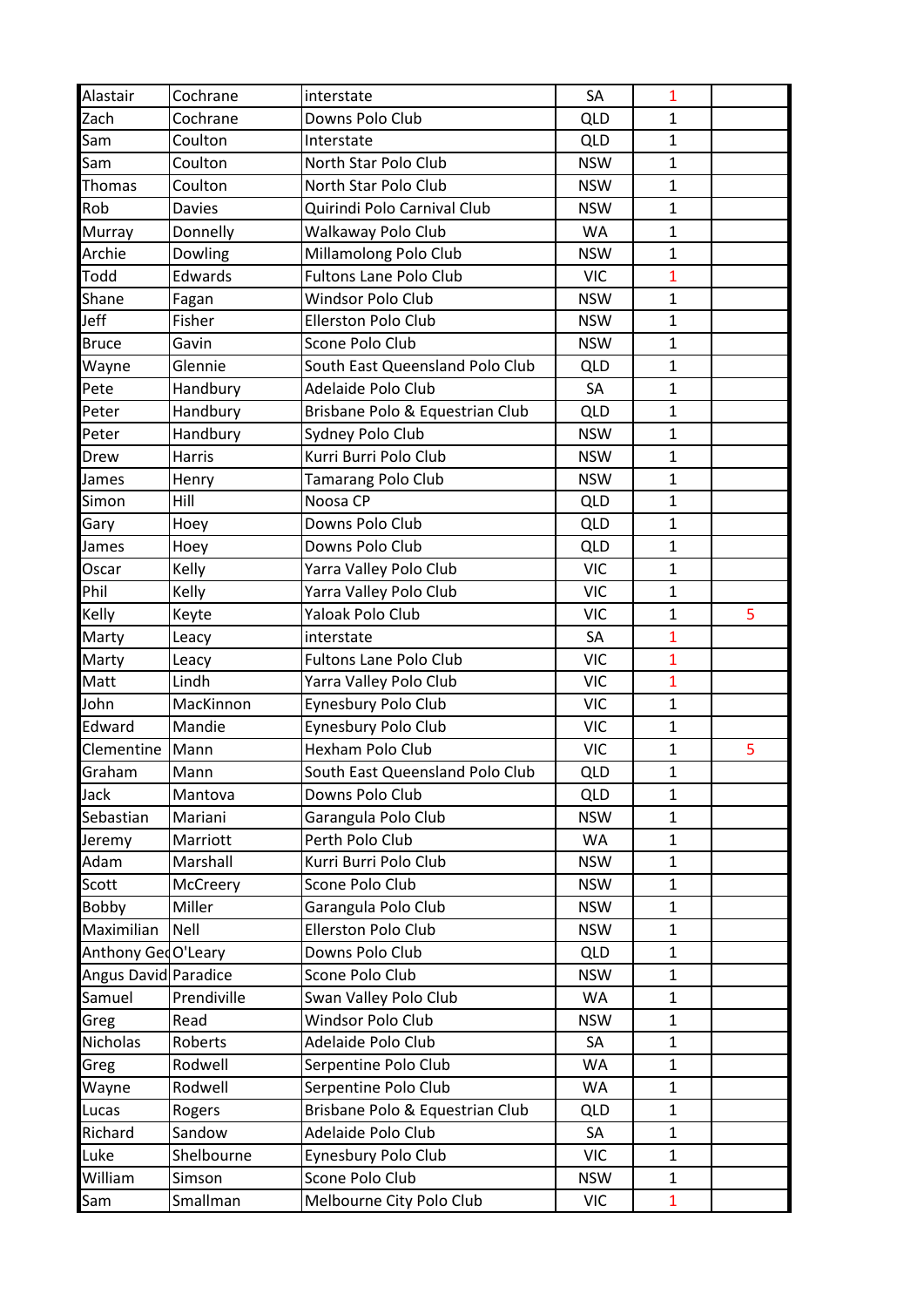| Jason         | Stowe                    | Moondyne Polo Club                          | WA                      | $\mathbf{1}$     |                |
|---------------|--------------------------|---------------------------------------------|-------------------------|------------------|----------------|
| Craig         | Taylor                   | Melbourne City Polo Club                    | <b>VIC</b>              | $\mathbf{1}$     |                |
| Edward        | Thirlwall                | Windsor Polo Club                           | <b>NSW</b>              | $\mathbf{1}$     |                |
| <b>BJ</b>     | Thomas                   | Swan Valley Polo Club                       | <b>WA</b>               | $\mathbf{1}$     |                |
| James         | Thomas                   | Melbourne City Polo Club                    | <b>VIC</b>              | $\mathbf{1}$     |                |
| <b>Steve</b>  | Van Den Brink            | South East Queensland Polo Club             | <b>QLD</b>              | $\mathbf{1}$     |                |
| Noel          | Vincent                  | Perth Polo Club                             | WA                      | $\mathbf{1}$     |                |
| Chloe         | Warren                   | Adelaide Polo Club                          | SA                      | $\mathbf{1}$     | 4              |
| Whitney       | Warren                   | Adelaide Polo Club                          | SA                      | $\mathbf{1}$     |                |
| Kaleb         | Watson                   | <b>Ellerston Polo Club</b>                  | <b>NSW</b>              | $\mathbf{1}$     |                |
| <b>Nick</b>   | Wayland                  | Windsor Polo Club                           | <b>NSW</b>              | $\mathbf{1}$     |                |
| Jake          | Wilding                  | Moondyne Polo Club                          | <b>WA</b>               | 1 <sub>T</sub>   |                |
| Victoria      | Abbott                   | Brisbane Polo & Equestrian Club             | QLD                     | 0                | 3              |
| Mark          | Adamson                  | Downs Polo Club                             | <b>QLD</b>              | 0                |                |
| <b>Brett</b>  | Allan                    | Timor Polo Club                             | <b>NSW</b>              | $\mathbf 0$      |                |
| Scott         | Allen                    | Serpentine Polo Club                        | <b>WA</b>               | $\mathbf 0$      |                |
| Charles       | Arthur                   | Goulburn Polo Club                          | <b>NSW</b>              | 0                |                |
| Paul          | <b>Banks</b>             | Mingela Polo Club                           | <b>VIC</b>              | $\mathbf 0$      |                |
| Jeremy        | Bayard                   | Town and Country Polo Club                  | <b>NSW</b>              | 0                |                |
| Jonathan      | <b>Bayes</b>             | Adelaide Polo Club                          | SA                      | 0                |                |
| Simon         | <b>Beirne</b>            | South East Queensland Polo Club             | <b>QLD</b>              | $\mathbf 0$      |                |
| Nelson        | <b>Bennett</b>           | Windsor Polo Club                           | <b>NSW</b>              | $\pmb{0}$        |                |
| Grant         | Bennett                  | Swan Valley Polo Club                       | <b>WA</b>               | 0                |                |
| Peter         | Bennetto                 | Scone Polo Club                             | <b>NSW</b>              | 0                |                |
| Charlie       | Blakeley                 | Eynesbury Polo Club                         | <b>VIC</b>              | 0                |                |
|               |                          | Eynesbury Polo Club                         | <b>VIC</b>              | 0                |                |
| Tony          | Blakeley<br><b>Bliss</b> |                                             |                         |                  |                |
| Lucy          |                          | Killarney Polo Club<br>Serpentine Polo Club | <b>NSW</b><br><b>WA</b> | 0<br>$\mathbf 0$ | 4              |
| <b>Stuart</b> | Bolingbroke              | Windsor Polo Club                           |                         | $\mathbf 0$      |                |
| Shannon       | Booth                    |                                             | <b>NSW</b>              |                  | 3              |
| <b>Nick</b>   | Bowen                    | Melbourne City Polo Club                    | <b>VIC</b>              | 0                |                |
| Greg          | Brabham                  | Forbes Polo Club                            | <b>NSW</b>              | $\mathbf 0$      |                |
| Winston       | <b>Bradley</b>           | Goulburn Polo Club                          | <b>NSW</b>              | 0                |                |
| <b>Billie</b> | <b>Brawne</b>            | Adelaide Polo Club                          | SA                      | 0                |                |
| Cameron       | <b>Brawne</b>            | Adelaide Polo Club                          | SA                      | 0                |                |
| Andrew        | <b>Bridson</b>           | Tamarang Polo Club                          | <b>NSW</b>              | $\mathbf 0$      |                |
| Jeremy        | <b>Brown</b>             | Noosa CP                                    | <b>QLD</b>              | 0                |                |
| Greg          | <b>Browne</b>            | Yarra Valley Polo Club                      | <b>VIC</b>              | 0                |                |
| Inge          | <b>Burke</b>             | Eynesbury Polo Club                         | <b>VIC</b>              | 0                | $\overline{4}$ |
| Michael       | Callow                   | South East Queensland Polo Club             | <b>QLD</b>              | 0                |                |
| Greg          | Carns                    | Eynesbury Polo Club                         | <b>VIC</b>              | 0                |                |
| Scott         | Chambers                 | Tamarang Polo Club                          | <b>NSW</b>              | 0                |                |
| lan           | Church                   | Yaloak Polo Club                            | <b>VIC</b>              | $\pmb{0}$        |                |
| William       | Clennett                 | Eynesbury Polo Club                         | <b>VIC</b>              | 0                |                |
| Andrew        | Coulton                  | Interstate                                  | <b>QLD</b>              | 0                |                |
| Andrew        | Coulton                  | North Star Polo Club                        | <b>NSW</b>              | 0                |                |
| David         | Coulton                  | North Star Polo Club                        | <b>NSW</b>              | 0                |                |
| Ben           | Cowan                    | Garangula Polo Club                         | <b>NSW</b>              | 0                |                |
| George        | Crouch                   | Scone Polo Club                             | <b>NSW</b>              | 0                |                |
| Theodore      | Cunningham               | Kojonup Polo and Polocrosse Club            | WA                      | 0                |                |
| Danny         |                          |                                             |                         |                  |                |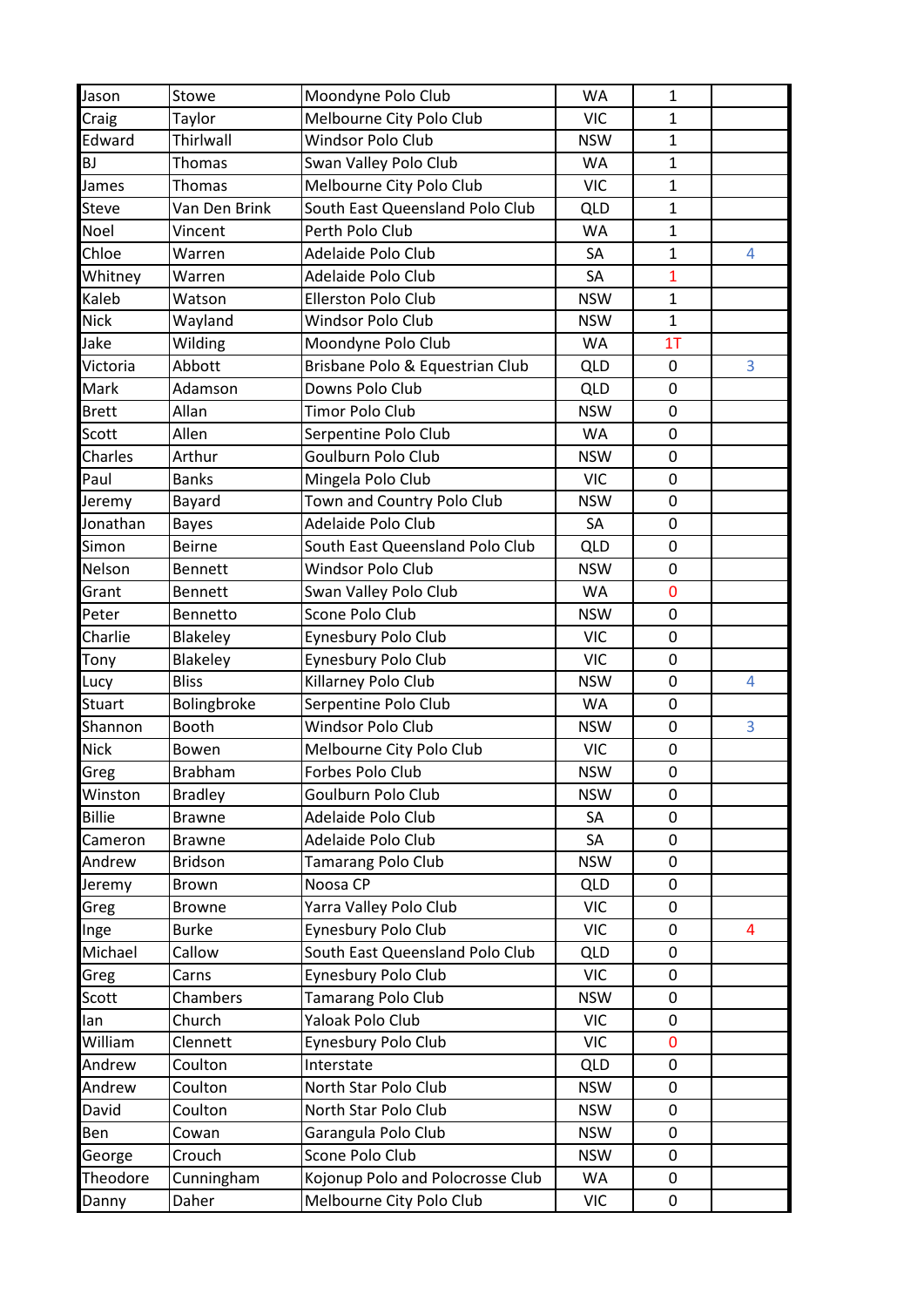| Chris               | Daily           | Windsor Polo Club               | <b>NSW</b> | 0                |                |
|---------------------|-----------------|---------------------------------|------------|------------------|----------------|
| Josh                | <b>Dales</b>    | Melbourne City Polo Club        | <b>VIC</b> | $\mathbf 0$      |                |
| Patrick             | <b>Dawkins</b>  | Serpentine Polo Club            | WA         | $\boldsymbol{0}$ |                |
| Victoria            | Doolin          | Arunga Polo Club                | <b>NSW</b> | $\boldsymbol{0}$ |                |
| Anna                | Dowling         | Millamolong Polo Club           | <b>NSW</b> | $\mathbf 0$      | 3              |
| Sonya               | Dowling         | Millamolong Polo Club           | <b>NSW</b> | $\mathbf 0$      | $\overline{2}$ |
| Marie Louise Easton |                 | Forbes Polo Club                | <b>NSW</b> | $\mathbf 0$      | 3              |
| Katie               | Edmeades        | Kurri Burri Polo Club           | <b>NSW</b> | $\boldsymbol{0}$ | 3              |
| Peter               | Evans           | <b>Yaloak Polo Club</b>         | <b>VIC</b> | $\mathbf 0$      |                |
| William             | Evans           | Quirindi Polo Carnival Club     | <b>NSW</b> | $\mathbf 0$      |                |
| Imagele             | Fischer         | Perth Polo Club                 | <b>WA</b>  | $\mathbf 0$      | 3              |
| John                | Fitzgerald      | South East Queensland Polo Club | <b>QLD</b> | $\mathbf 0$      |                |
| Michael             | Fitz-Henry      | Brisbane Polo & Equestrian Club | <b>QLD</b> | $\boldsymbol{0}$ |                |
| Rohan               | Ford            | Vallex Polo Club                | <b>VIC</b> | $\mathbf 0$      |                |
| Ferdinand           | Furch           | Windsor Polo Club               | <b>NSW</b> | $\pmb{0}$        |                |
| Salli               | Galvin          | Serpentine Polo Club            | <b>WA</b>  | $\mathbf 0$      | 3              |
| Simone              | Gardiner        | Adelaide Polo Club              | SA         | $\mathbf 0$      | $\overline{2}$ |
| Tim                 | Garner          | Windsor Polo Club               | <b>NSW</b> | $\boldsymbol{0}$ |                |
| Amber               | Gibbs           | <b>Tamarang Polo Club</b>       | <b>NSW</b> | $\mathbf 0$      |                |
| Neil                | Gilmore         | <b>Windsor Polo Club</b>        | <b>NSW</b> | 0                |                |
| Skye                | Gilmore         | Garangula Polo Club             | <b>NSW</b> | $\mathbf 0$      |                |
| Patrick             | Glasser         | North Star Polo Club            | <b>NSW</b> | $\boldsymbol{0}$ |                |
| Andrew              | Gray            | Adelaide Polo Club              | SA         | $\pmb{0}$        |                |
| <b>Blake</b>        | Grimes          | <b>Ellerston Polo Club</b>      | <b>NSW</b> | $\mathbf 0$      |                |
| Lucas               | Grimes          | Scone Polo Club                 | <b>NSW</b> | $\boldsymbol{0}$ |                |
| Peter               | Grimes          | Downs Polo Club                 | <b>QLD</b> | $\mathbf 0$      |                |
| James               | Hailstone       | Adelaide Polo Club              | SA         | $\boldsymbol{0}$ |                |
| Marnie              | Hamersley-Smith | Serpentine Polo Club            | <b>WA</b>  | $\pmb{0}$        | 3              |
| David               | Head            | Millamolong Polo Club           | <b>NSW</b> | $\pmb{0}$        |                |
| Harry               | Head            | Millamolong Polo Club           | <b>NSW</b> | $\boldsymbol{0}$ |                |
| Jim                 | Head            | Millamolong Polo Club           | <b>NSW</b> | $\boldsymbol{0}$ |                |
| Joshua              | Hill            | Noosa CP                        | <b>QLD</b> | 0                |                |
| Mark                | Hoey            | Downs Polo Club                 | <b>QLD</b> | $\mathbf 0$      |                |
| Craig               | Holman          | South East Queensland Polo Club | <b>QLD</b> | 0                |                |
| Mark                | Huebner         | South East Queensland Polo Club | <b>QLD</b> | 0                |                |
| Suleman             | Iddrissu        | Serpentine Polo Club            | WA         | $\mathbf 0$      |                |
| Kate                | Irvine          | South East Queensland Polo Club | <b>QLD</b> | 0                |                |
| <b>Mike</b>         | Irvine          | South East Queensland Polo Club | <b>QLD</b> | 0                |                |
| Barry               | Jackson         | North Star Polo Club            | <b>NSW</b> | $\mathbf 0$      |                |
| Casey               | Jackson         | North Star Polo Club            | <b>NSW</b> | $\mathbf 0$      |                |
| Cody                | Jackson         | <b>Fultons Lane Polo Club</b>   | <b>VIC</b> | $\mathbf 0$      |                |
| Aurelie             | <b>Jaffres</b>  | Vallex Polo Club                | <b>VIC</b> | 0                | 4              |
| Anthony             | Johnson         | Scone Polo Club                 | <b>NSW</b> | $\mathbf 0$      |                |
| Greg                | Johnson         | Swan Valley Polo Club           | WA         | <b>OT</b>        |                |
| Ben                 | Jones           | Scone Polo Club                 | <b>NSW</b> | 0                |                |
| Benjamin            | Kay             | Mingela Polo Club               | <b>VIC</b> | 0                |                |
| Sam                 | Kennedy         | Mingela Polo Club               | <b>VIC</b> | 0                |                |
| Scott               | Kennedy-Green   | Mudgee Polo Club                | <b>NSW</b> | 0                |                |
| Johnathon           | Ker             | Timor Polo Club                 | <b>NSW</b> | 0                |                |
| James               | Kilmartin       | Garangula Polo Club             | <b>NSW</b> | 0                |                |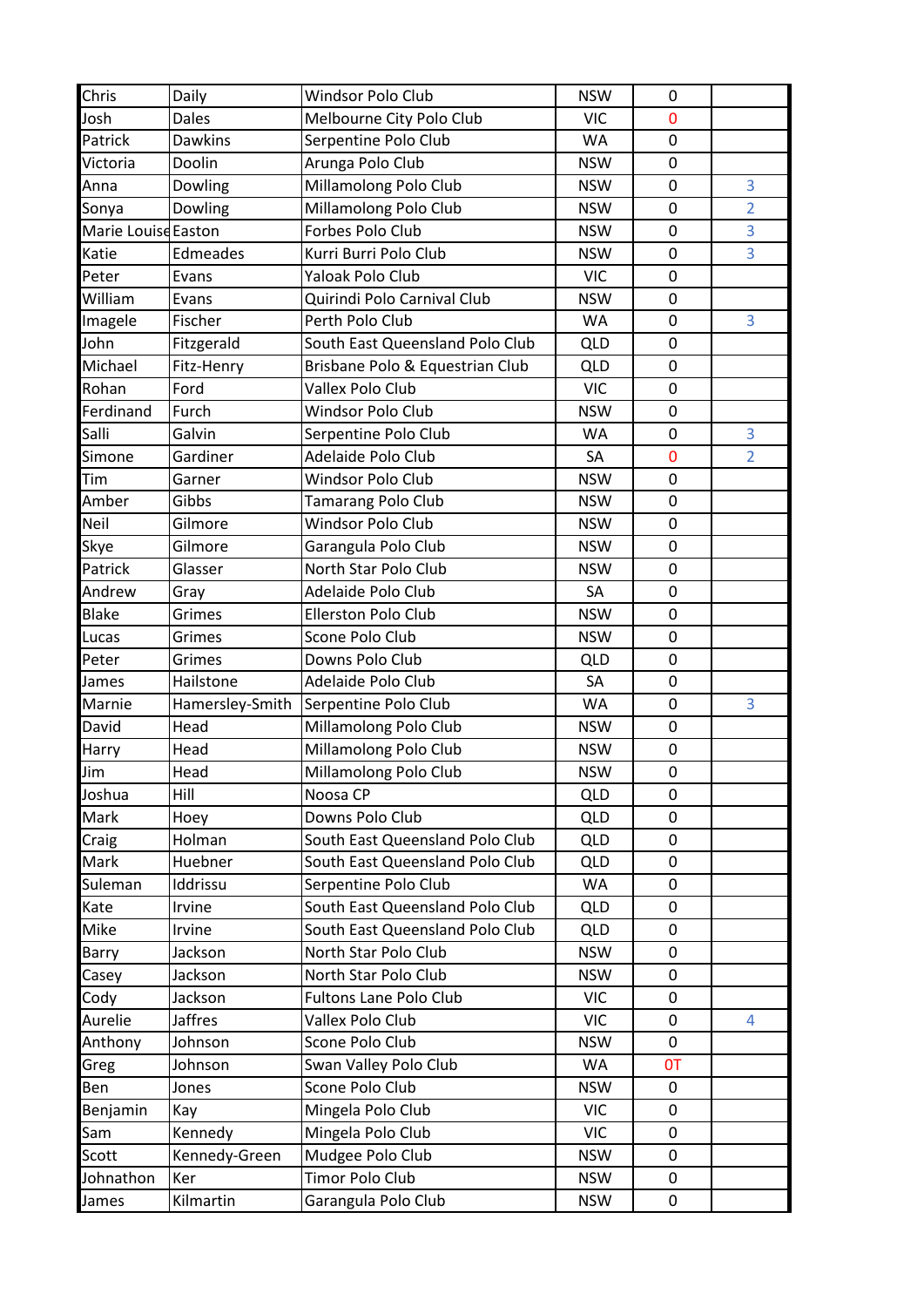| Michael           | King             | South East Queensland Polo Club | QLD        | 0                |   |
|-------------------|------------------|---------------------------------|------------|------------------|---|
| Killian           | Kinsella         | Adelaide Polo Club              | SA         | $\mathbf 0$      |   |
| Lauchlan          | Leishman         | Noosa CP                        | <b>QLD</b> | $\pmb{0}$        |   |
| Mark              | Lindh            | Adelaide Polo Club              | SA         | $\mathbf 0$      |   |
| <b>Mark</b>       | Lindh            | Yaloak Polo Club                | <b>VIC</b> | $\mathbf 0$      |   |
| Morgan            | Lindh            | Adelaide Polo Club              | SA         | $\mathbf 0$      |   |
| Morgan            | Lindh            | Yaloak Polo Club                | <b>VIC</b> | $\mathbf 0$      |   |
| Eduardo           | Lopez            | <b>Timor Polo Club</b>          | <b>NSW</b> | $\mathbf 0$      |   |
| Jack              | Luxford          | Yaloak Polo Club                | <b>VIC</b> | $\mathbf 0$      |   |
| Paul              | MacGinley        | Downs Polo Club                 | <b>QLD</b> | $\mathbf 0$      |   |
| Hector            | Macintyre        | Scone Polo Club                 | <b>NSW</b> | $\mathbf 0$      |   |
| Skye              | MacLachlan       | Adelaide Polo Club              | SA         | $\mathbf 0$      |   |
| Daniele           | Maisano          | Eynesbury Polo Club             | <b>VIC</b> | $\mathbf 0$      |   |
| Eugene            | <b>Marais</b>    | Millamolong Polo Club           | <b>NSW</b> | $\mathbf 0$      |   |
| Richard           | Marchant         | Downs Polo Club                 | <b>QLD</b> | $\pmb{0}$        |   |
| Peta              | Marriott         | Serpentine Polo Club            | <b>WA</b>  | $\mathbf 0$      | 3 |
| James             | Marshall         | Kurri Burri Polo Club           | <b>NSW</b> | 0                |   |
| Troy              | McBean           | Melbourne City Polo Club        | VIC        | $\pmb{0}$        |   |
| Thyne             | McGregor         | Adelaide Polo Club              | SA         | $\mathbf 0$      |   |
| Lachlan           | <b>McGuiness</b> | <b>Gundalong Polo Club</b>      | <b>NSW</b> | 0                |   |
| Hamish            | McIntosh         | South East Queensland Polo Club | <b>QLD</b> | $\mathbf 0$      |   |
| Julie             | McIntosh         | Killarney Polo Club             | <b>NSW</b> | $\pmb{0}$        | 3 |
| <b>Brendan</b>    | McKeegan         | Hexham Polo Club                | <b>VIC</b> | $\pmb{0}$        |   |
| Jock              | Mitchell         | Eynesbury Polo Club             | <b>VIC</b> | $\mathbf 0$      |   |
| Barry             | Moule            | Scone Polo Club                 | <b>NSW</b> | $\mathbf 0$      |   |
| Amanda            | Norton-Knight    | Arunga Polo Club                | <b>NSW</b> | 0                |   |
| Anthony MaO'Leary |                  | Downs Polo Club                 | <b>QLD</b> | $\mathbf 0$      |   |
| Haydn             | O'Leary          | Downs Polo Club                 | <b>QLD</b> | $\pmb{0}$        |   |
| Charles           | Osmond           | Vallex Polo Club                | <b>VIC</b> | $\mathbf 0$      |   |
| John              | Oswald-Jacobs    | Hexham Polo Club                | <b>VIC</b> | $\mathbf 0$      |   |
| Hugh              | Parry-Okeden     | Arunga Polo Club                | <b>NSW</b> | $\boldsymbol{0}$ |   |
| Jamie             | Payne            | Scone Polo Club                 | <b>NSW</b> | 0                |   |
| Jade              | Pinkney          | Scone Polo Club                 | <b>NSW</b> | $\mathbf 0$      |   |
| Angus             | Place            | Eynesbury Polo Club             | <b>VIC</b> | 0                |   |
| John              | Prendiville      | Windsor Polo Club               | <b>NSW</b> | 0                |   |
| Isla              | Railton          | Scone Polo Club                 | <b>NSW</b> | $\mathbf 0$      |   |
| Peta Gay          | Railton          | Scone Polo Club                 | <b>NSW</b> | 0                |   |
| Eliot             | Ralph            | <b>Vallex Polo Club</b>         | <b>VIC</b> | 0                |   |
| Liz               | Reid             | Serpentine Polo Club            | WA         | $\mathbf 0$      | 3 |
| <b>Dick</b>       | Richardson       | Adelaide Polo Club              | SA         | $\mathbf 0$      |   |
| Peter             | Rodwell          | Serpentine Polo Club            | WA         | $\mathbf 0$      |   |
| Luke              | Rowley           | Adelaide Polo Club              | SA         | 0                |   |
| Alessia           | Russo            | South East Queensland Polo Club | <b>QLD</b> | $\mathbf 0$      | 4 |
| Shane             | Ryan             | Adelaide Polo Club              | SA         | 0                |   |
| Antonio           | Saavedra m       | Brisbane Polo & Equestrian Club | <b>QLD</b> | 0                |   |
| Hannah            | Scolaro          | Perth Polo Club                 | WA         | $\pmb{0}$        | 4 |
| Lance             | Sheppard         | Windsor Polo Club               | <b>NSW</b> | 0                |   |
| Maddie            | Shoesmith        | Adelaide Polo Club              | SA         | 0                | 3 |
| Richard           | Shoesmith        | Adelaide Polo Club              | SA         | 0                |   |
| Roger             | Sibley           | Yarra Valley Polo Club          | VIC        | $\mathbf 0$      |   |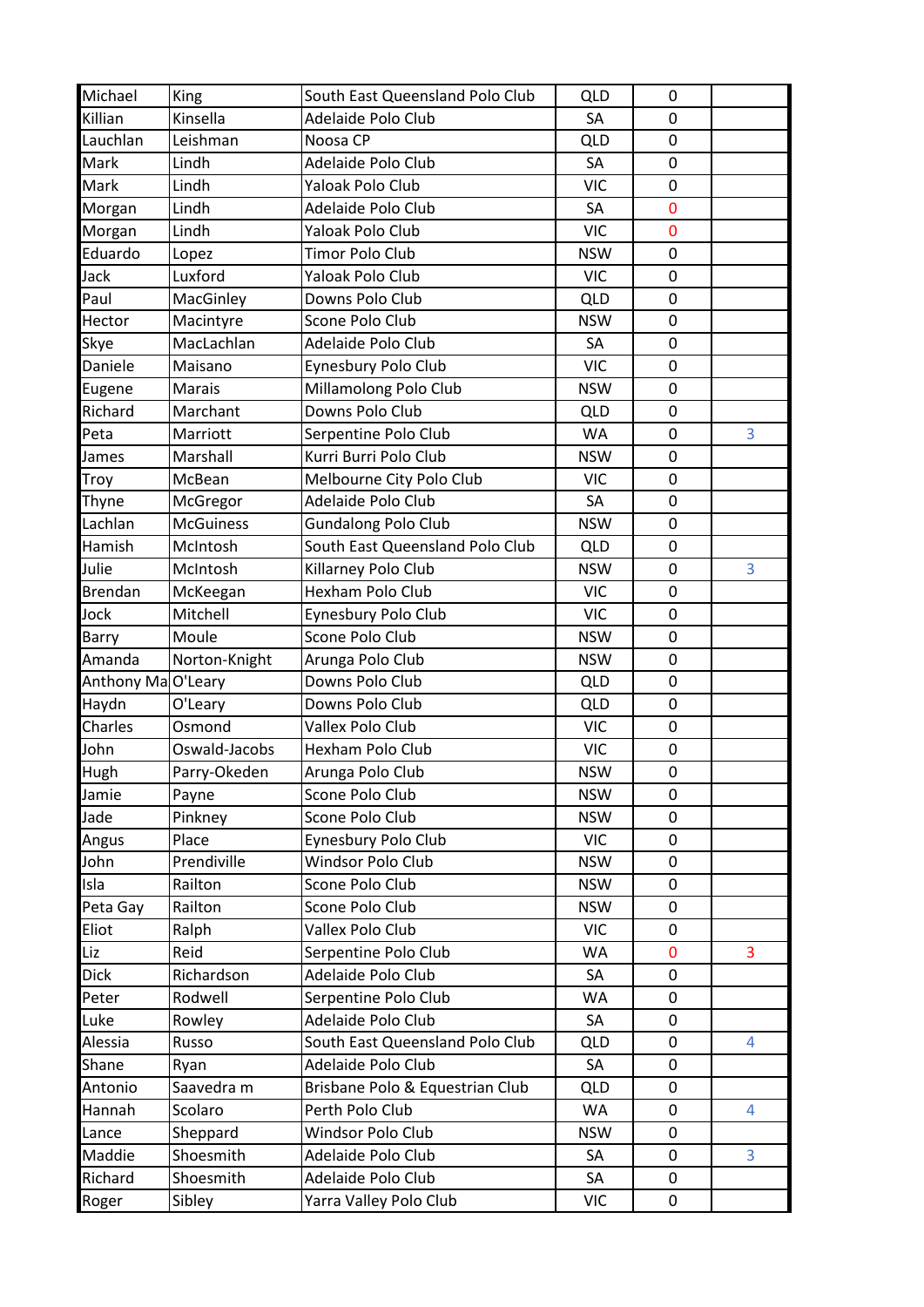| Alan            | Simson            | Scone Polo Club                 | <b>NSW</b> | 0           |                |
|-----------------|-------------------|---------------------------------|------------|-------------|----------------|
| Simon           | Skerrett          | South East Queensland Polo Club | <b>QLD</b> | 0           |                |
| Luke            | Smallman          | Melbourne City Polo Club        | <b>VIC</b> | $\pmb{0}$   |                |
| Alan            | Stafford          | Scone Polo Club                 | <b>NSW</b> | $\mathbf 0$ |                |
| Reuben          | Steer             | Serpentine Polo Club            | WA         | $\pmb{0}$   |                |
| Tim             | Stewart           | Melbourne City Polo Club        | <b>VIC</b> | $\pmb{0}$   |                |
| Justin          | Still             | Downs Polo Club                 | <b>QLD</b> | $\mathbf 0$ |                |
| Sinclair        | Stratton          | Millamolong Polo Club           | <b>NSW</b> | $\mathbf 0$ |                |
| James           | Tait              | Garangula Polo Club             | <b>NSW</b> | $\mathbf 0$ |                |
| Bill            | Taylor            | Brisbane Polo & Equestrian Club | <b>QLD</b> | $\pmb{0}$   |                |
| Tony            | Telford           | Downs Polo Club                 | <b>QLD</b> | $\pmb{0}$   |                |
| Marijke         | Thomas            | Moondyne Polo Club              | WA         | $\mathbf 0$ | 3              |
| Suzette         | Thomas            | Serpentine Polo Club            | WA         | $\mathbf 0$ | 3              |
| George          | Thompson          | Millamolong Polo Club           | <b>NSW</b> | $\mathbf 0$ |                |
| Nigel           | Thomson           | <b>Fultons Lane Polo Club</b>   | <b>VIC</b> | $\mathbf 0$ |                |
| Mark            | Tolhurst          | Arunga Polo Club                | <b>NSW</b> | $\mathbf 0$ |                |
| Heather         | Torrey            | Killarney Polo Club             | <b>NSW</b> | $\pmb{0}$   |                |
| Paul            | <b>Trickett</b>   | <b>Windsor Polo Club</b>        | <b>NSW</b> | $\pmb{0}$   |                |
| <b>Nicholas</b> | Vann              | Yaloak Polo Club                | <b>VIC</b> | $\mathbf 0$ |                |
| Jason           | Varker Miles      | Killarney Polo Club             | <b>NSW</b> | $\mathbf 0$ |                |
| Alexander       | Warner            | Scone Polo Club                 | <b>NSW</b> | $\mathbf 0$ |                |
| Erin            | Wheatley          | Serpentine Polo Club            | WA         | $\mathbf 0$ | 3              |
| Angus           | Whyte             | Adelaide Polo Club              | SA         | $\pmb{0}$   |                |
| David           | Williams          | Millamolong Polo Club           | <b>NSW</b> | $\mathbf 0$ |                |
| Henry           | Williams          | Jemalong Polo Club              | <b>NSW</b> | $\pmb{0}$   |                |
| Sam             | Willis            | <b>Windsor Polo Club</b>        | <b>NSW</b> | $\pmb{0}$   |                |
| <b>Nick</b>     | Wills             | Killarney Polo Club             | <b>NSW</b> | $\mathbf 0$ |                |
| Cameron         | Wilson            | Gunnedah Polo Club              | <b>NSW</b> | $\mathbf 0$ |                |
| Glen            | Wright            | South East Queensland Polo Club | <b>QLD</b> | $\pmb{0}$   |                |
| Alex            | Zak               | Killarney Polo Club             | <b>NSW</b> | 0           |                |
| Julian          | Zapico            | Noosa CP                        | <b>QLD</b> | $\mathbf 0$ |                |
| Zihan           | Ahmed             | Sydney Polo Club                | <b>NSW</b> | $-1$        |                |
| Kate            | Allen             | Serpentine Polo Club            | WA         | $-1$        | $\mathbf{1}$   |
| Daniel          | Altiok Brown      | <b>Windsor Polo Club</b>        | <b>NSW</b> | $-1$        |                |
| Jacob           | Amenta            | Eynesbury Polo Club             | <b>VIC</b> | $-1$        |                |
| Paul            | Angerson          | Adelaide Polo Club              | SA         | $-1$        |                |
| Aisha           | Arayne            | Melbourne City Polo Club        | <b>VIC</b> | $-1$        | $\mathbf{1}$   |
| Mike            | Arthur            | Brisbane Polo & Equestrian Club | <b>QLD</b> | $-1$        |                |
| Wallace         | Ashton            | Windsor Polo Club               | <b>NSW</b> | $-1$        |                |
| Ben             | Barham            | Ellerston Polo Club             | <b>NSW</b> | $-1$        |                |
| Michael         | <b>Barker</b>     | Windsor Polo Club               | <b>NSW</b> | $-1$        |                |
| Leonora         | <b>Barlow</b>     | Kurri Burri Polo Club           | <b>NSW</b> | $-1$        |                |
| Gibson          | Bell              | Perth Polo Club                 | <b>WA</b>  | $-1$        |                |
| Brendan         | <b>Blake</b>      | Eynesbury Polo Club             | <b>VIC</b> | $-1$        |                |
| Andrew          | Blattman          | Scone Polo Club                 | <b>NSW</b> | $-1$        |                |
| Julie           | Bolingbroke       | Serpentine Polo Club            | WA         | $-1$        | 2              |
| Olivia          | Bolingbroke       | Serpentine Polo Club            | <b>WA</b>  | $-1$        | $\overline{2}$ |
| Shay            | <b>Boote</b>      | Scone Polo Club                 | <b>NSW</b> | $-1$        |                |
| Jacqui          | <b>Brinckmann</b> | Windsor Polo Club               | <b>NSW</b> | $-1$        |                |
| Jemma           | Brown             | Noosa CP                        | <b>QLD</b> | $-1$        | $\mathbf{1}$   |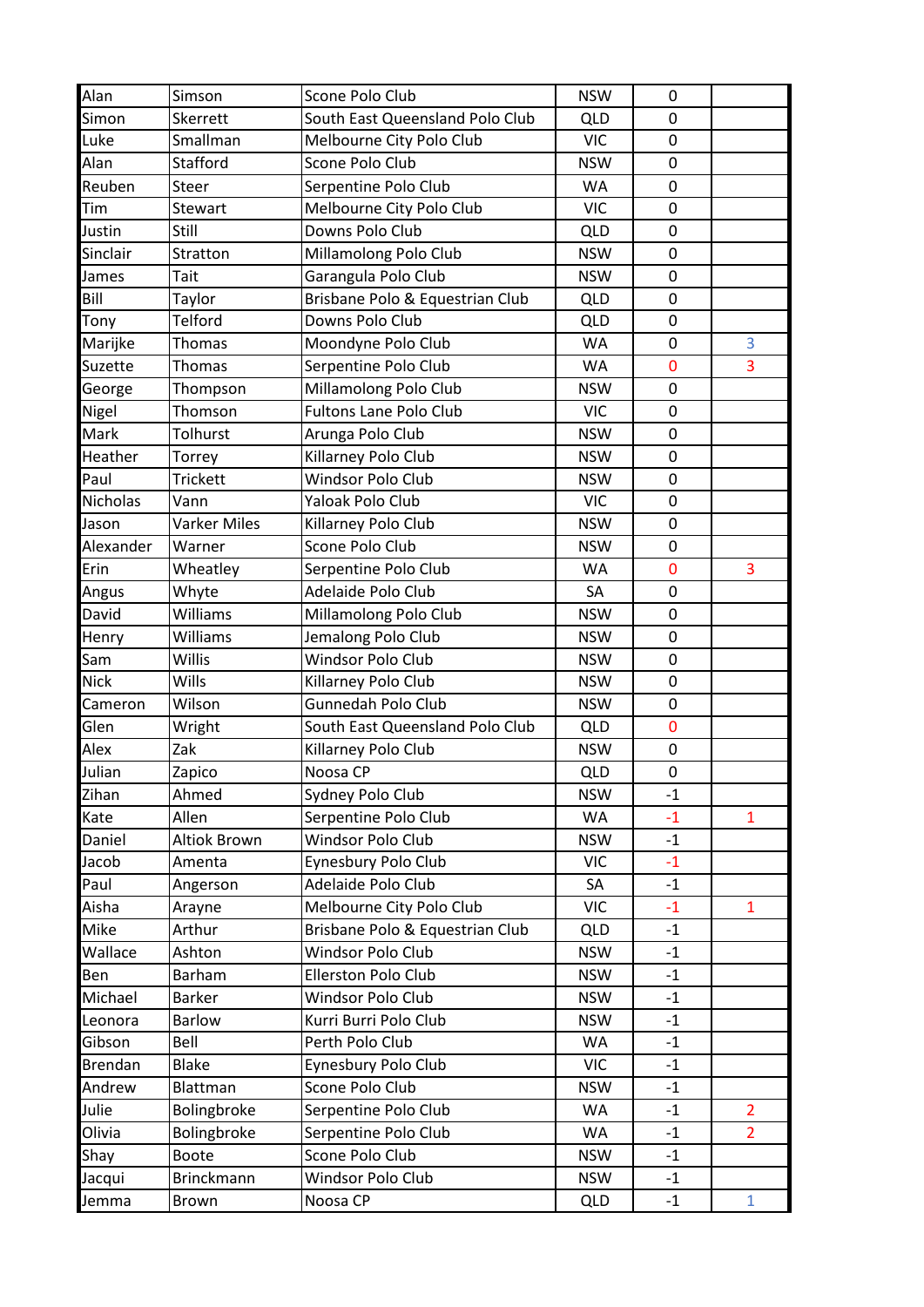| Rebecca        | <b>Bruce</b>          | Sydney Polo Club                     | <b>NSW</b>               | $-1$ |                |
|----------------|-----------------------|--------------------------------------|--------------------------|------|----------------|
| James          | <b>Burkitt</b>        | <b>Gundalong Polo Club</b>           | <b>NSW</b>               | $-1$ |                |
| <b>Brett</b>   | <b>Burns</b>          | Eynesbury Polo Club                  | <b>VIC</b>               | $-1$ |                |
| Guido          | Cacciaguerra          | Melbourne City Polo Club             | <b>VIC</b>               | $-1$ |                |
| Sacha          | Caller                | Eynesbury Polo Club                  | <b>VIC</b>               | $-1$ |                |
| Andrew         | Campbell              | <b>Tamarang Polo Club</b>            | <b>NSW</b>               | $-1$ |                |
| Colin          | Campbell              | <b>Tamarang Polo Club</b>            | <b>NSW</b>               | $-1$ |                |
| Tobias         | Campbell              | Goulburn Polo Club                   | <b>NSW</b>               | $-1$ |                |
| Sandra         | Carder                | South East Queensland Polo Club      | <b>QLD</b>               | $-1$ | $\mathbf{1}$   |
| Alistair       | Cochrane              | Windsor Polo Club                    | <b>NSW</b>               | $-1$ |                |
| Dominic        | Cook                  | Hexham Polo Club                     | <b>VIC</b>               | $-1$ |                |
| Greg           | Coops                 | Arunga Polo Club                     | <b>NSW</b>               | $-1$ |                |
| Kristy         | Crook                 | Kojonup Polo and Polocrosse Club     | WA                       | $-1$ | $\overline{2}$ |
| Ben            | Crossing              | Millamolong Polo Club                | <b>NSW</b>               | $-1$ |                |
| Paul           | Cutcliffe             | Windsor Polo Club                    | <b>NSW</b>               | $-1$ |                |
| Kristina       | Czepl                 | Arunga Polo Club                     | <b>NSW</b>               | $-1$ | $\overline{2}$ |
| Jack           | Davidson              | <b>Gunnedah Polo Club</b>            | <b>NSW</b>               | $-1$ |                |
| <b>Barry</b>   | Deacon                | Yarra Valley Polo Club               | <b>VIC</b>               | $-1$ |                |
| Sam            | Dollard               | <b>Hexham Polo Club</b>              | <b>VIC</b>               | $-1$ |                |
| Jack           | Doolin                | North Star Polo Club                 | <b>NSW</b>               | $-1$ |                |
| Jack           | Dowling               | Millamolong Polo Club                | <b>NSW</b>               | $-1$ |                |
| Phil           | Dowling               | Noosa CP                             | <b>QLD</b>               | $-1$ |                |
| Toby           | Dowling               | Millamolong Polo Club                | <b>NSW</b>               | $-1$ |                |
| Amber          | Drum                  | <b>Vallex Polo Club</b>              | <b>VIC</b>               | $-1$ | $\overline{2}$ |
| Willie         | Dwyer                 | Yaloak Polo Club                     | <b>VIC</b>               | $-1$ |                |
|                |                       |                                      |                          |      |                |
| Jake           | <b>Ednie Brown</b>    | Kojonup Polo and Polocrosse Club     | <b>WA</b>                | $-1$ |                |
| Zoe            | <b>Ednie Brown</b>    | Kojonup Polo and Polocrosse Club     | <b>WA</b>                | $-1$ | $\mathbf{1}$   |
| Peter          | <b>Elkin</b>          | Adelaide Polo Club                   | SA                       | $-1$ |                |
| Vince          | Ferraro               | South East Queensland Polo Club      | <b>QLD</b>               | $-1$ |                |
| Scott          | Ferrier               | Scone Polo Club                      | <b>NSW</b>               | $-1$ |                |
| Fiona          | Fitzpatrick           | Killarney Polo Club                  | <b>NSW</b>               | $-1$ |                |
| Leah           | Freney                | Noosa CP                             | <b>QLD</b>               | $-1$ |                |
| William        | Fung                  | Melbourne City Polo Club             | <b>VIC</b>               | $-1$ |                |
| Jarrod         | Gaudron               | Riverlands Polo Club                 | <b>NSW</b>               | $-1$ |                |
| Holly          | Gavin                 | Forbes Polo Club                     | <b>NSW</b>               | $-1$ |                |
| Lucia          | Gilmore               | Garangula Polo Club                  | <b>NSW</b>               | $-1$ | $\mathbf{1}$   |
| Luke           | Gleeson               | Jemalong Polo Club                   | <b>NSW</b>               | $-1$ |                |
| Toby           | Goodman               | Windsor Polo Club                    | <b>NSW</b>               | $-1$ |                |
| Tom            | Graham                | Garangula Polo Club                  | <b>NSW</b>               | $-1$ |                |
| John           | Grant                 | Yarra Valley Polo Club               | <b>VIC</b>               | $-1$ |                |
| Michael        | Grassi                | Scone Polo Club                      | <b>NSW</b>               | $-1$ |                |
| <b>Brad</b>    | Greene                | Brisbane Polo & Equestrian Club      | <b>QLD</b>               | $-1$ |                |
| <b>Melissa</b> | Gregory               | Kojonup Polo and Polocrosse Club     | WA                       | $-1$ | $\mathbf{1}$   |
| Mark           | Greig                 | Arunga Polo Club                     | <b>NSW</b>               | $-1$ |                |
| Andrew         | Greuter               | Windsor Polo Club                    | <b>NSW</b>               | $-1$ |                |
| Amy            | Gunn                  | Forbes Polo Club                     | <b>NSW</b>               | $-1$ |                |
| Luke           | Gunning               | Windsor Polo Club                    | <b>NSW</b>               | $-1$ |                |
| Justine        | Henwood               | Brisbane Polo & Equestrian Club      | <b>QLD</b>               | $-1$ | $\mathbf{1}$   |
| Veronica       | Hey<br><b>Higgins</b> | Hexham Polo Club<br>Sydney Polo Club | <b>VIC</b><br><b>NSW</b> | $-1$ | $\mathbf{1}$   |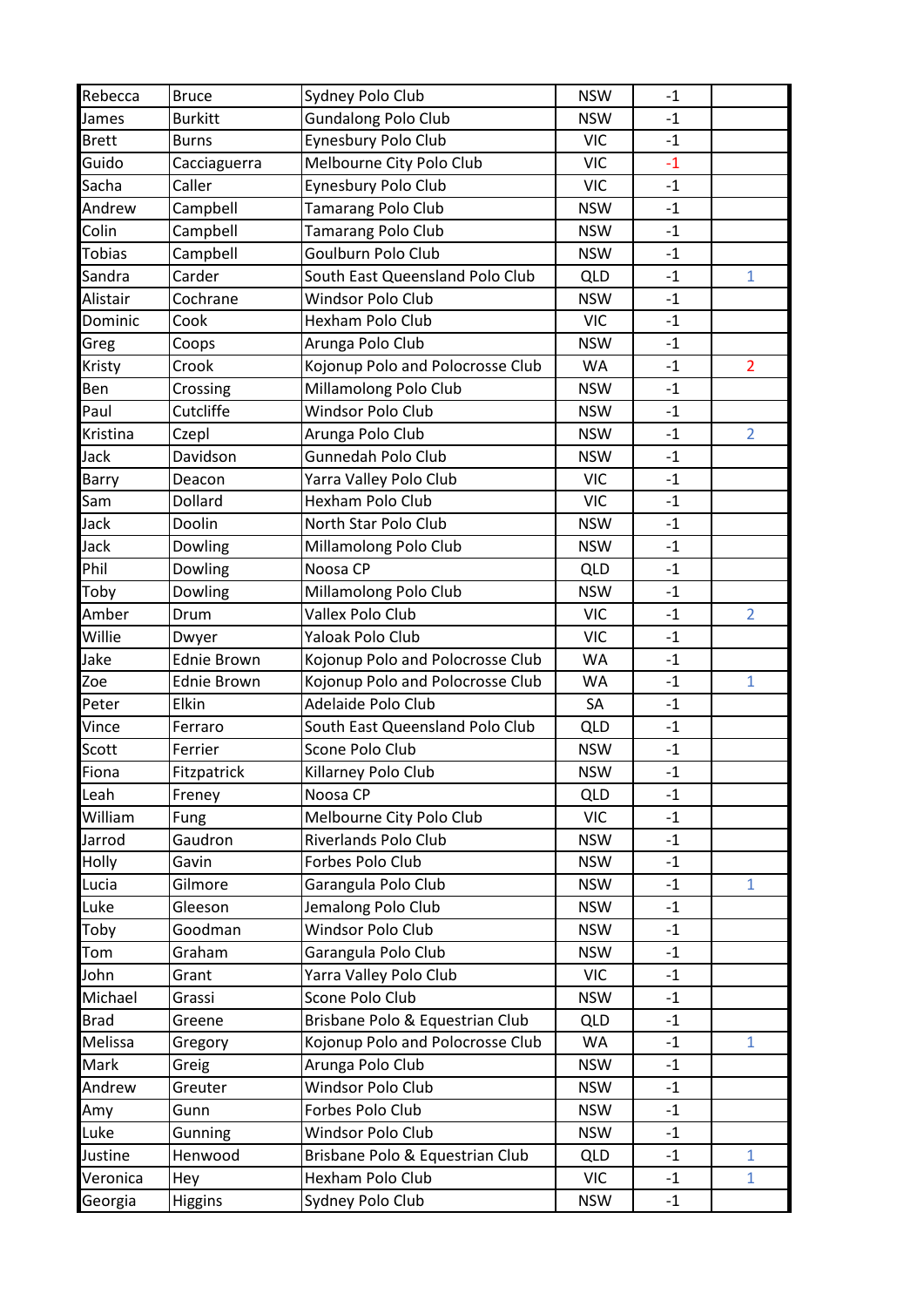| <b>NSW</b><br>Humphreys<br>Gunnedah Polo Club<br>$-1$<br><b>Balfour</b><br>South East Queensland Polo Club<br>Irvine<br><b>QLD</b><br>$-1$<br>Irvine<br>South East Queensland Polo Club<br><b>QLD</b><br>$-1$<br>Scone Polo Club<br>$\mathbf{1}$<br>Jackson<br><b>NSW</b><br>$-1$<br>Melbourne City Polo Club<br>Jeffreys<br><b>VIC</b><br>$-1$<br>$\overline{2}$<br>Johnson<br>Perth Polo Club<br>WA<br>$-1$<br>Johnston<br>Forbes Polo Club<br>Gary<br><b>NSW</b><br>$-1$<br>Chloe<br>Sydney Polo Club<br>Jones<br><b>NSW</b><br>$-1$<br>$\overline{0}$<br>Jemalong Polo Club<br>Colt<br>Kahlbetzer<br><b>NSW</b><br>$-1$<br>Goulburn Polo Club<br>Gavin<br>Kidd<br><b>NSW</b><br>$-1$<br>Kloe<br>Melbourne City Polo Club<br>$-1$<br>Samantha<br><b>VIC</b><br>$\mathbf{1}$<br>Perth Polo Club<br>Graham<br><b>WA</b><br>$-1$<br>Lane<br>Quinlan<br>Perth Polo Club<br><b>WA</b><br>$-1$<br>Lane<br>Perth Polo Club<br><b>WA</b><br>$-1$<br>Larritt<br>Swan Valley Polo Club<br><b>WA</b><br>$\mathbf{1}$<br>$-1$<br>Lawrence<br>Windsor Polo Club<br>Littleford<br><b>NSW</b><br>$-1$<br>Macdonald<br>Scone Polo Club<br><b>NSW</b><br>$-1$<br>Magnier<br>Scone Polo Club<br><b>NSW</b><br>$-1$<br>Ben<br>Malden<br>Serpentine Polo Club<br>WA<br>$-1$<br><b>Nick</b><br>Perth Polo Club<br>Male<br>WA<br>$-1$<br>Paul<br>Manka<br><b>Windsor Polo Club</b><br><b>NSW</b><br>$-1$<br>Kurri Burri Polo Club<br>James<br>Manning<br><b>NSW</b><br>$-1$<br>Maritz<br>Adelaide Polo Club<br>$-1$<br>$\mathbf{1}$<br>SA<br><b>Bridget</b><br>Windsor Polo Club<br><b>NSW</b><br>$-1$<br>$\mathbf{1}$<br><b>Bridget</b><br>Maritz<br>South East Queensland Polo Club<br>Marsden-Huggins<br>QLD<br>$-1$<br>Marshall<br>Kurri Burri Polo Club<br><b>NSW</b><br>$-1$<br>Marshall<br>Kurri Burri Polo Club<br><b>NSW</b><br>$-1$<br>Martin<br>Muddy Flats Polo Club<br><b>NSW</b><br>$-1$<br>Muddy Flats Polo Club<br>Martin<br><b>NSW</b><br>$-1$<br>Justin<br>$-1$<br>Mathews<br>South East Queensland Polo Club<br><b>QLD</b><br>Chris<br>Matthews<br><b>Windsor Polo Club</b><br><b>NSW</b><br>$-1$<br>Mawhinney<br>Yaloak Polo Club<br><b>VIC</b><br>Aaron<br>$-1$<br>McDougall<br>Windsor Polo Club<br><b>NSW</b><br>Kimberley<br>$-1$<br>0<br>McGavin<br>Eynesbury Polo Club<br><b>VIC</b><br>$\mathbf{1}$<br>$-1$<br>Serpentine Polo Club<br>WA<br>$\mathbf{1}$<br>Kathryn<br>McNee<br>$-1$<br>South East Queensland Polo Club<br><b>Brendan</b><br><b>QLD</b><br>$-1$<br>Menegazzo<br>Metcalf<br>Noosa CP<br><b>QLD</b><br>$-1$<br>Sydney Polo Club<br>Murray<br><b>NSW</b><br>$-1$<br>Adelaide Polo Club<br>SA<br>$\mathbf{1}$<br>Murray<br>$-1$<br>Swan Valley Polo Club<br>Nasir<br>WA<br>$\mathbf{1}$<br>$-1$<br>Scone Polo Club<br>Neasham<br><b>NSW</b><br>$-1$<br>Ellerston Polo Club<br>Ethan<br>Nesbit<br><b>NSW</b><br>$-1$<br>Northcott<br>Hazelwood<br><b>QLD</b><br>$-1$<br>Old<br>Millamolong Polo Club<br><b>NSW</b><br>$-1$<br>Garangula Polo Club<br>Will<br>Onus<br><b>NSW</b><br>$-1$<br>Gunnedah Polo Club<br>Osborne<br><b>NSW</b><br>$\overline{2}$<br>$-1$<br>Gunnedah Polo Club<br><b>NSW</b><br>$\overline{2}$<br>Osborne<br>$-1$<br>Parkhurst<br>Wirragulla Polo Club<br><b>NSW</b><br>$-1$<br>Gregory<br>Parry-Okeden<br>Arunga Polo Club<br><b>NSW</b><br>$-1$ | Michael  | Holzer | Hexham Polo Club | <b>VIC</b> | $-1$ |  |
|-----------------------------------------------------------------------------------------------------------------------------------------------------------------------------------------------------------------------------------------------------------------------------------------------------------------------------------------------------------------------------------------------------------------------------------------------------------------------------------------------------------------------------------------------------------------------------------------------------------------------------------------------------------------------------------------------------------------------------------------------------------------------------------------------------------------------------------------------------------------------------------------------------------------------------------------------------------------------------------------------------------------------------------------------------------------------------------------------------------------------------------------------------------------------------------------------------------------------------------------------------------------------------------------------------------------------------------------------------------------------------------------------------------------------------------------------------------------------------------------------------------------------------------------------------------------------------------------------------------------------------------------------------------------------------------------------------------------------------------------------------------------------------------------------------------------------------------------------------------------------------------------------------------------------------------------------------------------------------------------------------------------------------------------------------------------------------------------------------------------------------------------------------------------------------------------------------------------------------------------------------------------------------------------------------------------------------------------------------------------------------------------------------------------------------------------------------------------------------------------------------------------------------------------------------------------------------------------------------------------------------------------------------------------------------------------------------------------------------------------------------------------------------------------------------------------------------------------------------------------------------------------------------------------------------------------------------------------------------------------------------------------------------------------------------------------------------------------------------------------------------------------------------------------------------------------------------------------------------------------------------------------------------------------------|----------|--------|------------------|------------|------|--|
|                                                                                                                                                                                                                                                                                                                                                                                                                                                                                                                                                                                                                                                                                                                                                                                                                                                                                                                                                                                                                                                                                                                                                                                                                                                                                                                                                                                                                                                                                                                                                                                                                                                                                                                                                                                                                                                                                                                                                                                                                                                                                                                                                                                                                                                                                                                                                                                                                                                                                                                                                                                                                                                                                                                                                                                                                                                                                                                                                                                                                                                                                                                                                                                                                                                                                               | Adam     |        |                  |            |      |  |
|                                                                                                                                                                                                                                                                                                                                                                                                                                                                                                                                                                                                                                                                                                                                                                                                                                                                                                                                                                                                                                                                                                                                                                                                                                                                                                                                                                                                                                                                                                                                                                                                                                                                                                                                                                                                                                                                                                                                                                                                                                                                                                                                                                                                                                                                                                                                                                                                                                                                                                                                                                                                                                                                                                                                                                                                                                                                                                                                                                                                                                                                                                                                                                                                                                                                                               |          |        |                  |            |      |  |
|                                                                                                                                                                                                                                                                                                                                                                                                                                                                                                                                                                                                                                                                                                                                                                                                                                                                                                                                                                                                                                                                                                                                                                                                                                                                                                                                                                                                                                                                                                                                                                                                                                                                                                                                                                                                                                                                                                                                                                                                                                                                                                                                                                                                                                                                                                                                                                                                                                                                                                                                                                                                                                                                                                                                                                                                                                                                                                                                                                                                                                                                                                                                                                                                                                                                                               | Jess     |        |                  |            |      |  |
|                                                                                                                                                                                                                                                                                                                                                                                                                                                                                                                                                                                                                                                                                                                                                                                                                                                                                                                                                                                                                                                                                                                                                                                                                                                                                                                                                                                                                                                                                                                                                                                                                                                                                                                                                                                                                                                                                                                                                                                                                                                                                                                                                                                                                                                                                                                                                                                                                                                                                                                                                                                                                                                                                                                                                                                                                                                                                                                                                                                                                                                                                                                                                                                                                                                                                               | Aroha    |        |                  |            |      |  |
|                                                                                                                                                                                                                                                                                                                                                                                                                                                                                                                                                                                                                                                                                                                                                                                                                                                                                                                                                                                                                                                                                                                                                                                                                                                                                                                                                                                                                                                                                                                                                                                                                                                                                                                                                                                                                                                                                                                                                                                                                                                                                                                                                                                                                                                                                                                                                                                                                                                                                                                                                                                                                                                                                                                                                                                                                                                                                                                                                                                                                                                                                                                                                                                                                                                                                               | Samantha |        |                  |            |      |  |
|                                                                                                                                                                                                                                                                                                                                                                                                                                                                                                                                                                                                                                                                                                                                                                                                                                                                                                                                                                                                                                                                                                                                                                                                                                                                                                                                                                                                                                                                                                                                                                                                                                                                                                                                                                                                                                                                                                                                                                                                                                                                                                                                                                                                                                                                                                                                                                                                                                                                                                                                                                                                                                                                                                                                                                                                                                                                                                                                                                                                                                                                                                                                                                                                                                                                                               | Michael  |        |                  |            |      |  |
|                                                                                                                                                                                                                                                                                                                                                                                                                                                                                                                                                                                                                                                                                                                                                                                                                                                                                                                                                                                                                                                                                                                                                                                                                                                                                                                                                                                                                                                                                                                                                                                                                                                                                                                                                                                                                                                                                                                                                                                                                                                                                                                                                                                                                                                                                                                                                                                                                                                                                                                                                                                                                                                                                                                                                                                                                                                                                                                                                                                                                                                                                                                                                                                                                                                                                               |          |        |                  |            |      |  |
|                                                                                                                                                                                                                                                                                                                                                                                                                                                                                                                                                                                                                                                                                                                                                                                                                                                                                                                                                                                                                                                                                                                                                                                                                                                                                                                                                                                                                                                                                                                                                                                                                                                                                                                                                                                                                                                                                                                                                                                                                                                                                                                                                                                                                                                                                                                                                                                                                                                                                                                                                                                                                                                                                                                                                                                                                                                                                                                                                                                                                                                                                                                                                                                                                                                                                               |          |        |                  |            |      |  |
|                                                                                                                                                                                                                                                                                                                                                                                                                                                                                                                                                                                                                                                                                                                                                                                                                                                                                                                                                                                                                                                                                                                                                                                                                                                                                                                                                                                                                                                                                                                                                                                                                                                                                                                                                                                                                                                                                                                                                                                                                                                                                                                                                                                                                                                                                                                                                                                                                                                                                                                                                                                                                                                                                                                                                                                                                                                                                                                                                                                                                                                                                                                                                                                                                                                                                               |          |        |                  |            |      |  |
|                                                                                                                                                                                                                                                                                                                                                                                                                                                                                                                                                                                                                                                                                                                                                                                                                                                                                                                                                                                                                                                                                                                                                                                                                                                                                                                                                                                                                                                                                                                                                                                                                                                                                                                                                                                                                                                                                                                                                                                                                                                                                                                                                                                                                                                                                                                                                                                                                                                                                                                                                                                                                                                                                                                                                                                                                                                                                                                                                                                                                                                                                                                                                                                                                                                                                               |          |        |                  |            |      |  |
|                                                                                                                                                                                                                                                                                                                                                                                                                                                                                                                                                                                                                                                                                                                                                                                                                                                                                                                                                                                                                                                                                                                                                                                                                                                                                                                                                                                                                                                                                                                                                                                                                                                                                                                                                                                                                                                                                                                                                                                                                                                                                                                                                                                                                                                                                                                                                                                                                                                                                                                                                                                                                                                                                                                                                                                                                                                                                                                                                                                                                                                                                                                                                                                                                                                                                               |          |        |                  |            |      |  |
|                                                                                                                                                                                                                                                                                                                                                                                                                                                                                                                                                                                                                                                                                                                                                                                                                                                                                                                                                                                                                                                                                                                                                                                                                                                                                                                                                                                                                                                                                                                                                                                                                                                                                                                                                                                                                                                                                                                                                                                                                                                                                                                                                                                                                                                                                                                                                                                                                                                                                                                                                                                                                                                                                                                                                                                                                                                                                                                                                                                                                                                                                                                                                                                                                                                                                               |          |        |                  |            |      |  |
|                                                                                                                                                                                                                                                                                                                                                                                                                                                                                                                                                                                                                                                                                                                                                                                                                                                                                                                                                                                                                                                                                                                                                                                                                                                                                                                                                                                                                                                                                                                                                                                                                                                                                                                                                                                                                                                                                                                                                                                                                                                                                                                                                                                                                                                                                                                                                                                                                                                                                                                                                                                                                                                                                                                                                                                                                                                                                                                                                                                                                                                                                                                                                                                                                                                                                               |          |        |                  |            |      |  |
|                                                                                                                                                                                                                                                                                                                                                                                                                                                                                                                                                                                                                                                                                                                                                                                                                                                                                                                                                                                                                                                                                                                                                                                                                                                                                                                                                                                                                                                                                                                                                                                                                                                                                                                                                                                                                                                                                                                                                                                                                                                                                                                                                                                                                                                                                                                                                                                                                                                                                                                                                                                                                                                                                                                                                                                                                                                                                                                                                                                                                                                                                                                                                                                                                                                                                               | Nigel    |        |                  |            |      |  |
|                                                                                                                                                                                                                                                                                                                                                                                                                                                                                                                                                                                                                                                                                                                                                                                                                                                                                                                                                                                                                                                                                                                                                                                                                                                                                                                                                                                                                                                                                                                                                                                                                                                                                                                                                                                                                                                                                                                                                                                                                                                                                                                                                                                                                                                                                                                                                                                                                                                                                                                                                                                                                                                                                                                                                                                                                                                                                                                                                                                                                                                                                                                                                                                                                                                                                               | Jemma    |        |                  |            |      |  |
|                                                                                                                                                                                                                                                                                                                                                                                                                                                                                                                                                                                                                                                                                                                                                                                                                                                                                                                                                                                                                                                                                                                                                                                                                                                                                                                                                                                                                                                                                                                                                                                                                                                                                                                                                                                                                                                                                                                                                                                                                                                                                                                                                                                                                                                                                                                                                                                                                                                                                                                                                                                                                                                                                                                                                                                                                                                                                                                                                                                                                                                                                                                                                                                                                                                                                               | Andrew   |        |                  |            |      |  |
|                                                                                                                                                                                                                                                                                                                                                                                                                                                                                                                                                                                                                                                                                                                                                                                                                                                                                                                                                                                                                                                                                                                                                                                                                                                                                                                                                                                                                                                                                                                                                                                                                                                                                                                                                                                                                                                                                                                                                                                                                                                                                                                                                                                                                                                                                                                                                                                                                                                                                                                                                                                                                                                                                                                                                                                                                                                                                                                                                                                                                                                                                                                                                                                                                                                                                               | William  |        |                  |            |      |  |
|                                                                                                                                                                                                                                                                                                                                                                                                                                                                                                                                                                                                                                                                                                                                                                                                                                                                                                                                                                                                                                                                                                                                                                                                                                                                                                                                                                                                                                                                                                                                                                                                                                                                                                                                                                                                                                                                                                                                                                                                                                                                                                                                                                                                                                                                                                                                                                                                                                                                                                                                                                                                                                                                                                                                                                                                                                                                                                                                                                                                                                                                                                                                                                                                                                                                                               | Thomas   |        |                  |            |      |  |
|                                                                                                                                                                                                                                                                                                                                                                                                                                                                                                                                                                                                                                                                                                                                                                                                                                                                                                                                                                                                                                                                                                                                                                                                                                                                                                                                                                                                                                                                                                                                                                                                                                                                                                                                                                                                                                                                                                                                                                                                                                                                                                                                                                                                                                                                                                                                                                                                                                                                                                                                                                                                                                                                                                                                                                                                                                                                                                                                                                                                                                                                                                                                                                                                                                                                                               |          |        |                  |            |      |  |
|                                                                                                                                                                                                                                                                                                                                                                                                                                                                                                                                                                                                                                                                                                                                                                                                                                                                                                                                                                                                                                                                                                                                                                                                                                                                                                                                                                                                                                                                                                                                                                                                                                                                                                                                                                                                                                                                                                                                                                                                                                                                                                                                                                                                                                                                                                                                                                                                                                                                                                                                                                                                                                                                                                                                                                                                                                                                                                                                                                                                                                                                                                                                                                                                                                                                                               |          |        |                  |            |      |  |
|                                                                                                                                                                                                                                                                                                                                                                                                                                                                                                                                                                                                                                                                                                                                                                                                                                                                                                                                                                                                                                                                                                                                                                                                                                                                                                                                                                                                                                                                                                                                                                                                                                                                                                                                                                                                                                                                                                                                                                                                                                                                                                                                                                                                                                                                                                                                                                                                                                                                                                                                                                                                                                                                                                                                                                                                                                                                                                                                                                                                                                                                                                                                                                                                                                                                                               |          |        |                  |            |      |  |
|                                                                                                                                                                                                                                                                                                                                                                                                                                                                                                                                                                                                                                                                                                                                                                                                                                                                                                                                                                                                                                                                                                                                                                                                                                                                                                                                                                                                                                                                                                                                                                                                                                                                                                                                                                                                                                                                                                                                                                                                                                                                                                                                                                                                                                                                                                                                                                                                                                                                                                                                                                                                                                                                                                                                                                                                                                                                                                                                                                                                                                                                                                                                                                                                                                                                                               |          |        |                  |            |      |  |
|                                                                                                                                                                                                                                                                                                                                                                                                                                                                                                                                                                                                                                                                                                                                                                                                                                                                                                                                                                                                                                                                                                                                                                                                                                                                                                                                                                                                                                                                                                                                                                                                                                                                                                                                                                                                                                                                                                                                                                                                                                                                                                                                                                                                                                                                                                                                                                                                                                                                                                                                                                                                                                                                                                                                                                                                                                                                                                                                                                                                                                                                                                                                                                                                                                                                                               |          |        |                  |            |      |  |
|                                                                                                                                                                                                                                                                                                                                                                                                                                                                                                                                                                                                                                                                                                                                                                                                                                                                                                                                                                                                                                                                                                                                                                                                                                                                                                                                                                                                                                                                                                                                                                                                                                                                                                                                                                                                                                                                                                                                                                                                                                                                                                                                                                                                                                                                                                                                                                                                                                                                                                                                                                                                                                                                                                                                                                                                                                                                                                                                                                                                                                                                                                                                                                                                                                                                                               |          |        |                  |            |      |  |
|                                                                                                                                                                                                                                                                                                                                                                                                                                                                                                                                                                                                                                                                                                                                                                                                                                                                                                                                                                                                                                                                                                                                                                                                                                                                                                                                                                                                                                                                                                                                                                                                                                                                                                                                                                                                                                                                                                                                                                                                                                                                                                                                                                                                                                                                                                                                                                                                                                                                                                                                                                                                                                                                                                                                                                                                                                                                                                                                                                                                                                                                                                                                                                                                                                                                                               | Tudor    |        |                  |            |      |  |
|                                                                                                                                                                                                                                                                                                                                                                                                                                                                                                                                                                                                                                                                                                                                                                                                                                                                                                                                                                                                                                                                                                                                                                                                                                                                                                                                                                                                                                                                                                                                                                                                                                                                                                                                                                                                                                                                                                                                                                                                                                                                                                                                                                                                                                                                                                                                                                                                                                                                                                                                                                                                                                                                                                                                                                                                                                                                                                                                                                                                                                                                                                                                                                                                                                                                                               | Jackson  |        |                  |            |      |  |
|                                                                                                                                                                                                                                                                                                                                                                                                                                                                                                                                                                                                                                                                                                                                                                                                                                                                                                                                                                                                                                                                                                                                                                                                                                                                                                                                                                                                                                                                                                                                                                                                                                                                                                                                                                                                                                                                                                                                                                                                                                                                                                                                                                                                                                                                                                                                                                                                                                                                                                                                                                                                                                                                                                                                                                                                                                                                                                                                                                                                                                                                                                                                                                                                                                                                                               | John     |        |                  |            |      |  |
|                                                                                                                                                                                                                                                                                                                                                                                                                                                                                                                                                                                                                                                                                                                                                                                                                                                                                                                                                                                                                                                                                                                                                                                                                                                                                                                                                                                                                                                                                                                                                                                                                                                                                                                                                                                                                                                                                                                                                                                                                                                                                                                                                                                                                                                                                                                                                                                                                                                                                                                                                                                                                                                                                                                                                                                                                                                                                                                                                                                                                                                                                                                                                                                                                                                                                               | Jessica  |        |                  |            |      |  |
|                                                                                                                                                                                                                                                                                                                                                                                                                                                                                                                                                                                                                                                                                                                                                                                                                                                                                                                                                                                                                                                                                                                                                                                                                                                                                                                                                                                                                                                                                                                                                                                                                                                                                                                                                                                                                                                                                                                                                                                                                                                                                                                                                                                                                                                                                                                                                                                                                                                                                                                                                                                                                                                                                                                                                                                                                                                                                                                                                                                                                                                                                                                                                                                                                                                                                               | Peter    |        |                  |            |      |  |
|                                                                                                                                                                                                                                                                                                                                                                                                                                                                                                                                                                                                                                                                                                                                                                                                                                                                                                                                                                                                                                                                                                                                                                                                                                                                                                                                                                                                                                                                                                                                                                                                                                                                                                                                                                                                                                                                                                                                                                                                                                                                                                                                                                                                                                                                                                                                                                                                                                                                                                                                                                                                                                                                                                                                                                                                                                                                                                                                                                                                                                                                                                                                                                                                                                                                                               |          |        |                  |            |      |  |
|                                                                                                                                                                                                                                                                                                                                                                                                                                                                                                                                                                                                                                                                                                                                                                                                                                                                                                                                                                                                                                                                                                                                                                                                                                                                                                                                                                                                                                                                                                                                                                                                                                                                                                                                                                                                                                                                                                                                                                                                                                                                                                                                                                                                                                                                                                                                                                                                                                                                                                                                                                                                                                                                                                                                                                                                                                                                                                                                                                                                                                                                                                                                                                                                                                                                                               |          |        |                  |            |      |  |
|                                                                                                                                                                                                                                                                                                                                                                                                                                                                                                                                                                                                                                                                                                                                                                                                                                                                                                                                                                                                                                                                                                                                                                                                                                                                                                                                                                                                                                                                                                                                                                                                                                                                                                                                                                                                                                                                                                                                                                                                                                                                                                                                                                                                                                                                                                                                                                                                                                                                                                                                                                                                                                                                                                                                                                                                                                                                                                                                                                                                                                                                                                                                                                                                                                                                                               |          |        |                  |            |      |  |
|                                                                                                                                                                                                                                                                                                                                                                                                                                                                                                                                                                                                                                                                                                                                                                                                                                                                                                                                                                                                                                                                                                                                                                                                                                                                                                                                                                                                                                                                                                                                                                                                                                                                                                                                                                                                                                                                                                                                                                                                                                                                                                                                                                                                                                                                                                                                                                                                                                                                                                                                                                                                                                                                                                                                                                                                                                                                                                                                                                                                                                                                                                                                                                                                                                                                                               |          |        |                  |            |      |  |
|                                                                                                                                                                                                                                                                                                                                                                                                                                                                                                                                                                                                                                                                                                                                                                                                                                                                                                                                                                                                                                                                                                                                                                                                                                                                                                                                                                                                                                                                                                                                                                                                                                                                                                                                                                                                                                                                                                                                                                                                                                                                                                                                                                                                                                                                                                                                                                                                                                                                                                                                                                                                                                                                                                                                                                                                                                                                                                                                                                                                                                                                                                                                                                                                                                                                                               | Kate     |        |                  |            |      |  |
|                                                                                                                                                                                                                                                                                                                                                                                                                                                                                                                                                                                                                                                                                                                                                                                                                                                                                                                                                                                                                                                                                                                                                                                                                                                                                                                                                                                                                                                                                                                                                                                                                                                                                                                                                                                                                                                                                                                                                                                                                                                                                                                                                                                                                                                                                                                                                                                                                                                                                                                                                                                                                                                                                                                                                                                                                                                                                                                                                                                                                                                                                                                                                                                                                                                                                               |          |        |                  |            |      |  |
|                                                                                                                                                                                                                                                                                                                                                                                                                                                                                                                                                                                                                                                                                                                                                                                                                                                                                                                                                                                                                                                                                                                                                                                                                                                                                                                                                                                                                                                                                                                                                                                                                                                                                                                                                                                                                                                                                                                                                                                                                                                                                                                                                                                                                                                                                                                                                                                                                                                                                                                                                                                                                                                                                                                                                                                                                                                                                                                                                                                                                                                                                                                                                                                                                                                                                               |          |        |                  |            |      |  |
|                                                                                                                                                                                                                                                                                                                                                                                                                                                                                                                                                                                                                                                                                                                                                                                                                                                                                                                                                                                                                                                                                                                                                                                                                                                                                                                                                                                                                                                                                                                                                                                                                                                                                                                                                                                                                                                                                                                                                                                                                                                                                                                                                                                                                                                                                                                                                                                                                                                                                                                                                                                                                                                                                                                                                                                                                                                                                                                                                                                                                                                                                                                                                                                                                                                                                               | Paul     |        |                  |            |      |  |
|                                                                                                                                                                                                                                                                                                                                                                                                                                                                                                                                                                                                                                                                                                                                                                                                                                                                                                                                                                                                                                                                                                                                                                                                                                                                                                                                                                                                                                                                                                                                                                                                                                                                                                                                                                                                                                                                                                                                                                                                                                                                                                                                                                                                                                                                                                                                                                                                                                                                                                                                                                                                                                                                                                                                                                                                                                                                                                                                                                                                                                                                                                                                                                                                                                                                                               | Teneille |        |                  |            |      |  |
|                                                                                                                                                                                                                                                                                                                                                                                                                                                                                                                                                                                                                                                                                                                                                                                                                                                                                                                                                                                                                                                                                                                                                                                                                                                                                                                                                                                                                                                                                                                                                                                                                                                                                                                                                                                                                                                                                                                                                                                                                                                                                                                                                                                                                                                                                                                                                                                                                                                                                                                                                                                                                                                                                                                                                                                                                                                                                                                                                                                                                                                                                                                                                                                                                                                                                               | Tenielle |        |                  |            |      |  |
|                                                                                                                                                                                                                                                                                                                                                                                                                                                                                                                                                                                                                                                                                                                                                                                                                                                                                                                                                                                                                                                                                                                                                                                                                                                                                                                                                                                                                                                                                                                                                                                                                                                                                                                                                                                                                                                                                                                                                                                                                                                                                                                                                                                                                                                                                                                                                                                                                                                                                                                                                                                                                                                                                                                                                                                                                                                                                                                                                                                                                                                                                                                                                                                                                                                                                               | Joolz    |        |                  |            |      |  |
|                                                                                                                                                                                                                                                                                                                                                                                                                                                                                                                                                                                                                                                                                                                                                                                                                                                                                                                                                                                                                                                                                                                                                                                                                                                                                                                                                                                                                                                                                                                                                                                                                                                                                                                                                                                                                                                                                                                                                                                                                                                                                                                                                                                                                                                                                                                                                                                                                                                                                                                                                                                                                                                                                                                                                                                                                                                                                                                                                                                                                                                                                                                                                                                                                                                                                               | Annabel  |        |                  |            |      |  |
|                                                                                                                                                                                                                                                                                                                                                                                                                                                                                                                                                                                                                                                                                                                                                                                                                                                                                                                                                                                                                                                                                                                                                                                                                                                                                                                                                                                                                                                                                                                                                                                                                                                                                                                                                                                                                                                                                                                                                                                                                                                                                                                                                                                                                                                                                                                                                                                                                                                                                                                                                                                                                                                                                                                                                                                                                                                                                                                                                                                                                                                                                                                                                                                                                                                                                               |          |        |                  |            |      |  |
|                                                                                                                                                                                                                                                                                                                                                                                                                                                                                                                                                                                                                                                                                                                                                                                                                                                                                                                                                                                                                                                                                                                                                                                                                                                                                                                                                                                                                                                                                                                                                                                                                                                                                                                                                                                                                                                                                                                                                                                                                                                                                                                                                                                                                                                                                                                                                                                                                                                                                                                                                                                                                                                                                                                                                                                                                                                                                                                                                                                                                                                                                                                                                                                                                                                                                               | Andrew   |        |                  |            |      |  |
|                                                                                                                                                                                                                                                                                                                                                                                                                                                                                                                                                                                                                                                                                                                                                                                                                                                                                                                                                                                                                                                                                                                                                                                                                                                                                                                                                                                                                                                                                                                                                                                                                                                                                                                                                                                                                                                                                                                                                                                                                                                                                                                                                                                                                                                                                                                                                                                                                                                                                                                                                                                                                                                                                                                                                                                                                                                                                                                                                                                                                                                                                                                                                                                                                                                                                               | Anthony  |        |                  |            |      |  |
|                                                                                                                                                                                                                                                                                                                                                                                                                                                                                                                                                                                                                                                                                                                                                                                                                                                                                                                                                                                                                                                                                                                                                                                                                                                                                                                                                                                                                                                                                                                                                                                                                                                                                                                                                                                                                                                                                                                                                                                                                                                                                                                                                                                                                                                                                                                                                                                                                                                                                                                                                                                                                                                                                                                                                                                                                                                                                                                                                                                                                                                                                                                                                                                                                                                                                               |          |        |                  |            |      |  |
|                                                                                                                                                                                                                                                                                                                                                                                                                                                                                                                                                                                                                                                                                                                                                                                                                                                                                                                                                                                                                                                                                                                                                                                                                                                                                                                                                                                                                                                                                                                                                                                                                                                                                                                                                                                                                                                                                                                                                                                                                                                                                                                                                                                                                                                                                                                                                                                                                                                                                                                                                                                                                                                                                                                                                                                                                                                                                                                                                                                                                                                                                                                                                                                                                                                                                               | Katrina  |        |                  |            |      |  |
|                                                                                                                                                                                                                                                                                                                                                                                                                                                                                                                                                                                                                                                                                                                                                                                                                                                                                                                                                                                                                                                                                                                                                                                                                                                                                                                                                                                                                                                                                                                                                                                                                                                                                                                                                                                                                                                                                                                                                                                                                                                                                                                                                                                                                                                                                                                                                                                                                                                                                                                                                                                                                                                                                                                                                                                                                                                                                                                                                                                                                                                                                                                                                                                                                                                                                               | Serena   |        |                  |            |      |  |
|                                                                                                                                                                                                                                                                                                                                                                                                                                                                                                                                                                                                                                                                                                                                                                                                                                                                                                                                                                                                                                                                                                                                                                                                                                                                                                                                                                                                                                                                                                                                                                                                                                                                                                                                                                                                                                                                                                                                                                                                                                                                                                                                                                                                                                                                                                                                                                                                                                                                                                                                                                                                                                                                                                                                                                                                                                                                                                                                                                                                                                                                                                                                                                                                                                                                                               |          |        |                  |            |      |  |
|                                                                                                                                                                                                                                                                                                                                                                                                                                                                                                                                                                                                                                                                                                                                                                                                                                                                                                                                                                                                                                                                                                                                                                                                                                                                                                                                                                                                                                                                                                                                                                                                                                                                                                                                                                                                                                                                                                                                                                                                                                                                                                                                                                                                                                                                                                                                                                                                                                                                                                                                                                                                                                                                                                                                                                                                                                                                                                                                                                                                                                                                                                                                                                                                                                                                                               | James    |        |                  |            |      |  |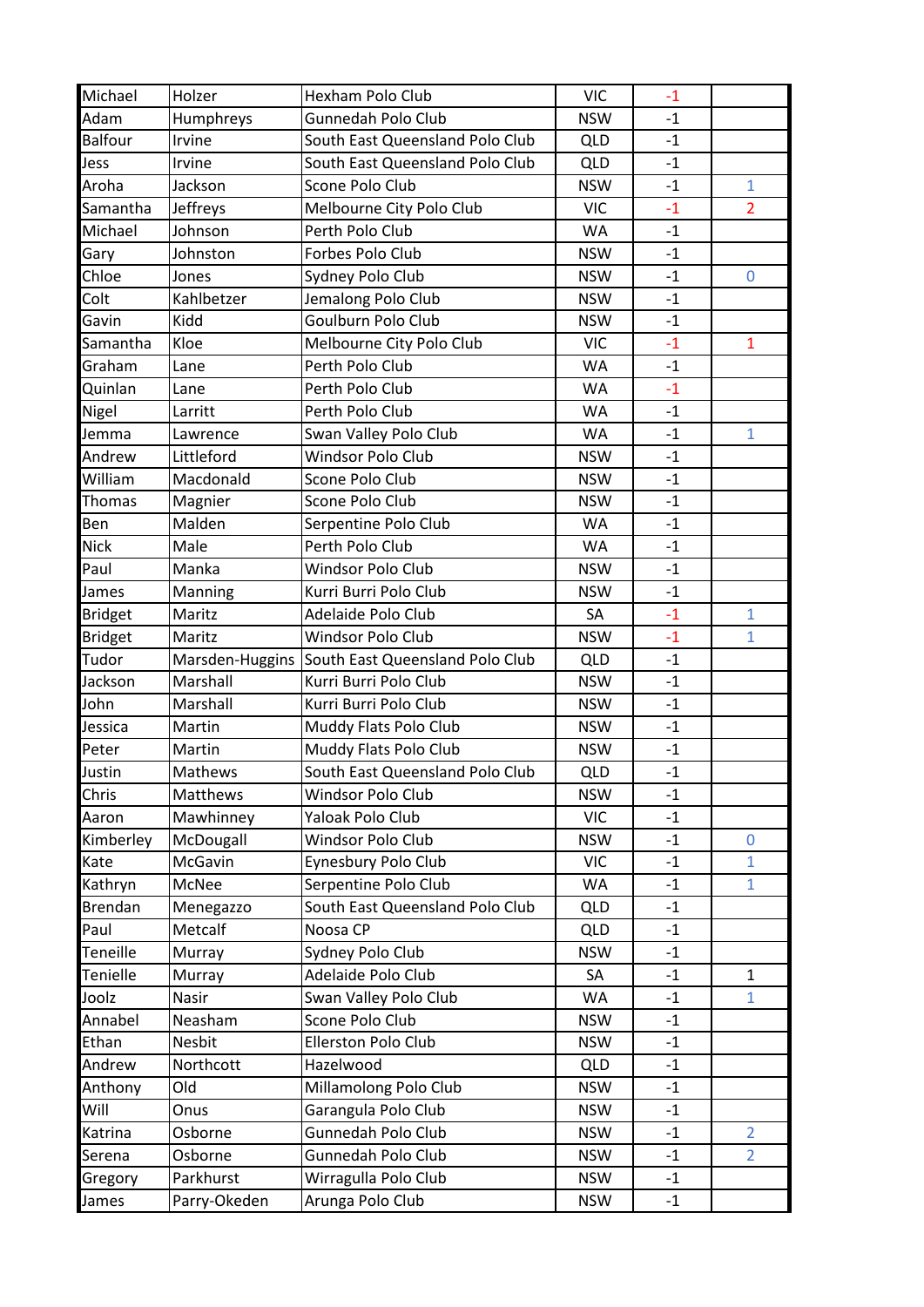| Tom               | Parry-Okeden   | Arunga Polo Club                 | <b>NSW</b> | $-1$ |                |
|-------------------|----------------|----------------------------------|------------|------|----------------|
| William           | Parry-Okeden   | Mudgee Polo Club                 | <b>NSW</b> | $-1$ |                |
| Olivia            | Paterson       | <b>Gundalong Polo Club</b>       | <b>NSW</b> | $-1$ | 0              |
| Katie             | Porteous       | Downs Polo Club                  | <b>QLD</b> | $-1$ | $\mathbf{1}$   |
| Rowena            | Rainger        | <b>Windsor Polo Club</b>         | <b>NSW</b> | $-1$ | $\overline{2}$ |
| Jack              | Raval          | Windsor Polo Club                | <b>NSW</b> | $-1$ |                |
| Luke              | Reynolds       | South East Queensland Polo Club  | <b>QLD</b> | $-1$ |                |
| Michael           | Roberts        | South East Queensland Polo Club  | QLD        | $-1$ |                |
| <b>Natalie</b>    | Roberts        | Adelaide Polo Club               | SA         | $-1$ | $\mathbf{1}$   |
| Sam               | Robson         | Downs Polo Club                  | <b>QLD</b> | $-1$ |                |
| Joe               | Rodi           | Scone Polo Club                  | <b>NSW</b> | $-1$ |                |
| Joel              | Rogers         | Hexham Polo Club                 | <b>VIC</b> | $-1$ |                |
| Justin            | Rous           | Brisbane Polo & Equestrian Club  | QLD        | $-1$ |                |
| Angelo            | Russo          | South East Queensland Polo Club  | <b>QLD</b> | $-1$ |                |
| <b>Betty</b>      | Samadi         | Windsor Polo Club                | <b>NSW</b> | $-1$ |                |
| Alexander         | Shannon        | Garangula Polo Club              | <b>NSW</b> | $-1$ |                |
| Jo                | Shoesmith      | Adelaide Polo Club               | SA         | $-1$ | $\mathbf{1}$   |
| Jacinta           | Sibley         | Moondyne Polo Club               | WA         | $-1$ |                |
| Adam              | Sims           | Goulburn Polo Club               | <b>NSW</b> | $-1$ |                |
| Geoff             | Sinclair       | Yarra Valley Polo Club           | <b>VIC</b> | $-1$ |                |
| Mahiraj           | Singh          | Goulburn Polo Club               | <b>NSW</b> | $-1$ |                |
| Christopher Slack |                | Brisbane Polo & Equestrian Club  | <b>QLD</b> | $-1$ |                |
| Lyall             | <b>Steer</b>   | Serpentine Polo Club             | WA         | $-1$ |                |
| Aonghus           | <b>Stevens</b> | Sydney Polo Club                 | <b>NSW</b> | $-1$ |                |
| <b>Neville</b>    | Stewart        | Walkaway Polo Club               | <b>WA</b>  | $-1$ |                |
| <b>Brooke</b>     | Stilla         | Windsor Polo Club                | <b>NSW</b> | $-1$ |                |
| <b>Brad</b>       | <b>Strauss</b> | Adelaide Polo Club               | SA         | $-1$ |                |
| Michael           | <b>Strauss</b> | Adelaide Polo Club               | SA         | $-1$ |                |
| Jessica           | Tanner         | Windsor Polo Club                | <b>NSW</b> | $-1$ |                |
| John              | Taylor         | Yaloak Polo Club                 | <b>VIC</b> | $-1$ |                |
| Margaret          | Taylor         | Sydney Polo Club                 | <b>NSW</b> | $-1$ |                |
| Archie            | Thomas         | Swan Valley Polo Club            | WA         | $-1$ |                |
| Sarah             | Thurkle        | Walkaway Polo Club               | WA         | $-1$ | $\overline{2}$ |
| <b>Brooke</b>     | Trethowan      | Kojonup Polo and Polocrosse Club | WA         | $-1$ | $\mathbf{1}$   |
| Carlie            | Trotter        | Eynesbury Polo Club              | <b>VIC</b> | $-1$ | $\overline{2}$ |
| <b>Steve</b>      | Urquhart       | South East Queensland Polo Club  | <b>QLD</b> | $-1$ |                |
| Zeb               | Vincent        | Perth Polo Club                  | WA         | $-1$ |                |
| Ronald            | Wanless        | South East Queensland Polo Club  | <b>QLD</b> | $-1$ |                |
| Matt              | Warner         | Downs Polo Club                  | <b>QLD</b> | $-1$ |                |
| William           | Warner         | Scone                            | <b>NSW</b> | $-1$ |                |
| Rob               | Warren         | Riverlands Polo Club             | <b>NSW</b> | $-1$ |                |
| Paddy             | Webber         | Millamolong Polo Club            | <b>NSW</b> | $-1$ |                |
| Jasper            | Webster        | Perth Polo Club                  | WA         | $-1$ |                |
| Guthrie           | Williamson     | Windsor Polo Club                | <b>NSW</b> | $-1$ |                |
| lan               | Wingrove       | Goulburn Polo Club               | <b>NSW</b> | $-1$ |                |
| Clive             | Withinshaw     | Windsor Polo Club                | <b>NSW</b> | $-1$ |                |
| Ben               | Yates          | <b>Gundalong Polo Club</b>       | <b>NSW</b> | $-1$ |                |
| Arthur            | Yenken         | Melbourne City Polo Club         | <b>VIC</b> | $-1$ |                |
| Dwayne            | Allen          | Serpentine Polo Club             | WA         | $-2$ |                |
| Mario             | Amenta         | Eynesbury Polo Club              | VIC        | $-2$ |                |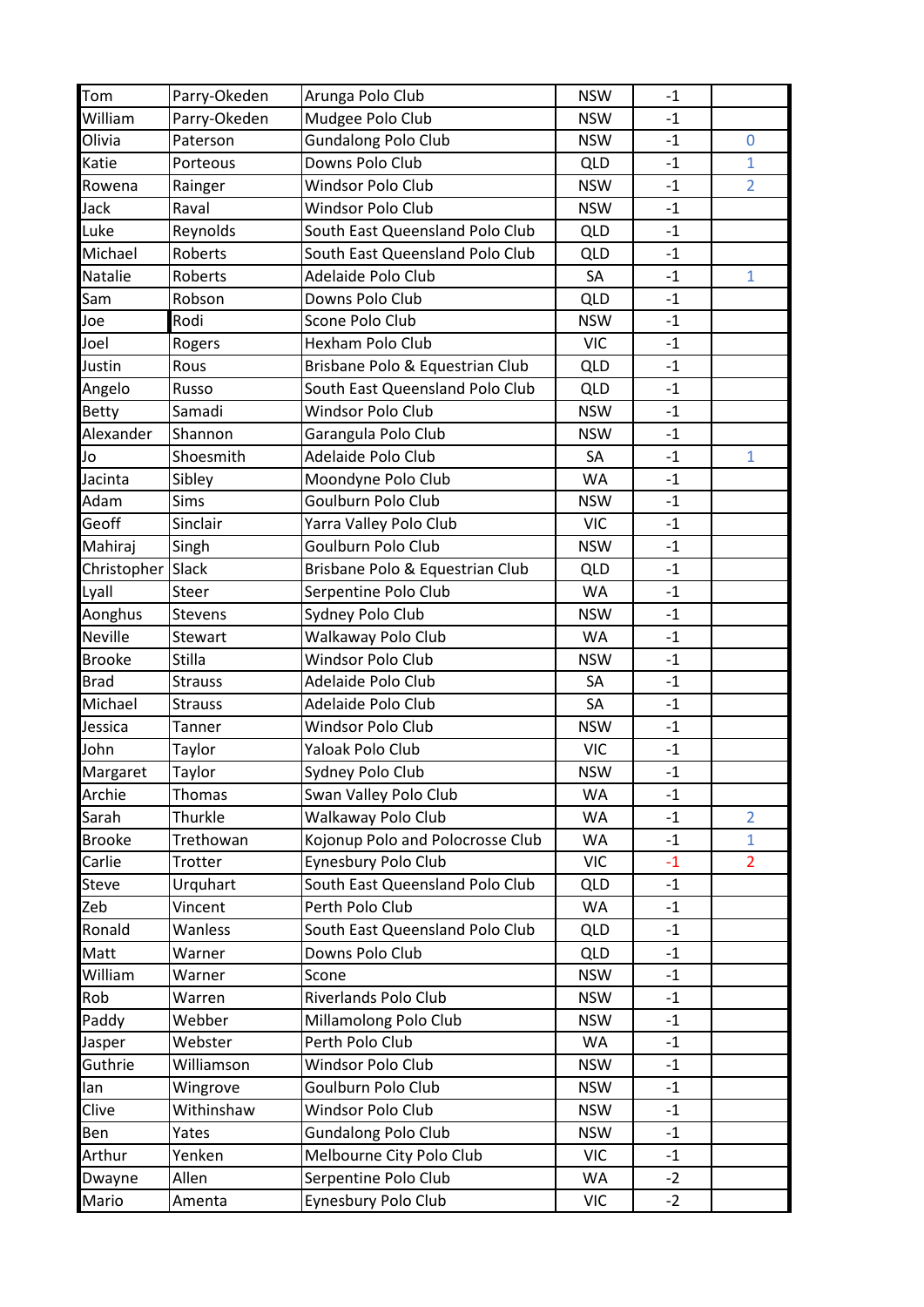| Oliver                 | Archibald      | Scone Polo Club                                     | <b>NSW</b>              | $-2$ |              |
|------------------------|----------------|-----------------------------------------------------|-------------------------|------|--------------|
| Todd                   | <b>Balfour</b> | Adelaide Polo Club                                  | SA                      | $-2$ |              |
| Elizabeth              | <b>Bannell</b> | South East Queensland Polo Club                     | QLD                     | $-2$ | $\mathbf 0$  |
| Hugh                   | <b>Barnet</b>  | Brisbane Polo & Equestrian Club                     | <b>QLD</b>              | $-2$ |              |
| Matthew                | <b>Barnett</b> | Windsor Polo Club                                   | <b>NSW</b>              | $-2$ |              |
| Susan                  | <b>Barnett</b> | Windsor Polo Club                                   | <b>NSW</b>              | $-2$ |              |
| Julian                 | <b>Blok</b>    | Sydney Polo Club                                    | <b>NSW</b>              | $-2$ |              |
| Lara                   | Bolingbroke    | Serpentine Polo Club                                | <b>WA</b>               | $-2$ | $\mathbf{0}$ |
| Angie                  | Chandler       | Brisbane Polo & Equestrian Club                     | QLD                     | $-2$ | $\mathbf{0}$ |
| Willoughby             | Church         | Yaloak Polo Club                                    | <b>VIC</b>              | $-2$ |              |
| Gretchen               | Ciapura        | Noosa CP                                            | <b>QLD</b>              | $-2$ |              |
| Sarah-Jane             | Clark          | Forbes Polo Club                                    | <b>NSW</b>              | $-2$ |              |
| <b>Niall</b>           | Coburn         | Noosa CP                                            | QLD                     | $-2$ |              |
| Melanie                | Cochrane       | Windsor Polo Club                                   | <b>NSW</b>              | $-2$ | $\mathbf{0}$ |
| Nikki                  | Cook           | Eynesbury Polo Club                                 | <b>VIC</b>              | $-2$ | 0            |
| Amy                    | Coombs         | Downs Polo Club                                     | <b>QLD</b>              | $-2$ |              |
| Sheonagh               | Coops          | Arunga Polo Club                                    | <b>NSW</b>              | $-2$ |              |
| Angus                  | Crossing       | Millamolong Polo Club                               | <b>NSW</b>              | $-2$ |              |
| Harry                  | Davidson       | Gunnedah Polo Club                                  | <b>NSW</b>              | $-2$ |              |
| Alice                  | <b>Dawkins</b> |                                                     |                         | $-2$ |              |
|                        |                | Serpentine Polo Club<br><b>Riverlands Polo Club</b> | <b>WA</b><br><b>NSW</b> | $-2$ | $\mathbf 0$  |
| Olivia Marga de Govrik |                |                                                     |                         |      |              |
| Sandy                  | Di Deng        | Jemalong Polo Club                                  | <b>NSW</b>              | $-2$ |              |
| Francesca              | Dingwall       | Windsor Polo Club                                   | <b>NSW</b>              | $-2$ |              |
| Olivia                 | Dixon          | Adelaide Polo Club                                  | SA                      | $-2$ | $\mathbf 0$  |
| Kylie                  | Dowling        | Serpentine Polo Club                                | <b>WA</b>               | $-2$ | $\mathbf 0$  |
| Gaye                   | Downes         | Yarra Valley Polo Club                              | <b>VIC</b>              | $-2$ | $\mathbf{1}$ |
| Harrison               | Everett        | Scone Polo Club                                     | <b>NSW</b>              | $-2$ |              |
| Simone                 | Ferrie         | Scone Polo Club                                     | <b>NSW</b>              | $-2$ |              |
| Lyndie                 | Fischer        | Perth Polo Club                                     | <b>WA</b>               | $-2$ | $\pmb{0}$    |
| Fredie                 | Fisk           | Downs Polo Club                                     | <b>QLD</b>              | $-2$ |              |
| Indigo                 | Francis        | Forbes Polo Club                                    | <b>NSW</b>              | $-2$ |              |
| Scarlett               | Francis        | Forbes Polo Club                                    | <b>NSW</b>              | $-2$ |              |
| <b>Stirling</b>        | Francis        | Forbes Polo Club                                    | <b>NSW</b>              | $-2$ |              |
| Anthony                | Gard           | Adelaide Polo Club                                  | SA                      | $-2$ |              |
| Clare                  | Gavin          | Forbes Polo Club                                    | <b>NSW</b>              | $-2$ |              |
| Al                     | Gibb           | Melbourne City Polo Club                            | <b>VIC</b>              | $-2$ |              |
| Daniel                 | Gilshenan      | South East Queensland Polo Club                     | <b>QLD</b>              | $-2$ |              |
| Eleanor                | Glissan        | Windsor Polo Club                                   | <b>NSW</b>              | $-2$ |              |
| Peter                  | Gold           | South East Queensland Polo Club                     | <b>QLD</b>              | $-2$ |              |
| Virginia               | Graham         | Brisbane Polo & Equestrian Club                     | <b>QLD</b>              | $-2$ | $\mathbf 0$  |
| Hannah                 | Harris         | Kurri Burri Polo Club                               | <b>NSW</b>              | $-2$ |              |
| Jeffrey                | Harrison       | Windsor Polo Club                                   | <b>NSW</b>              | $-2$ |              |
| <b>Stewart</b>         | Hawkins        | Windsor Polo Club                                   | <b>NSW</b>              | $-2$ |              |
| Mitchell               | Hearn          | Downs Polo Club                                     | <b>QLD</b>              | $-2$ |              |
| David                  | Henwood        | Noosa CP                                            | <b>QLD</b>              | $-2$ |              |
| Edward                 | Hoddle         | Gunnedah Polo Club                                  | <b>NSW</b>              | $-2$ |              |
| Nicole                 | Holzer         | Hexham Polo Club                                    | <b>VIC</b>              | $-2$ | $\mathbf 0$  |
| Jannie                 | Johnsen        | Downs Polo Club                                     | <b>QLD</b>              | $-2$ |              |
| Jannie                 | Johnsen        | Melbourne City Polo Club                            | <b>VIC</b>              | $-2$ | $\mathbf 0$  |
| Chad                   | Johnston       | South East Queensland Polo Club                     | <b>QLD</b>              | $-2$ |              |
|                        |                |                                                     |                         |      |              |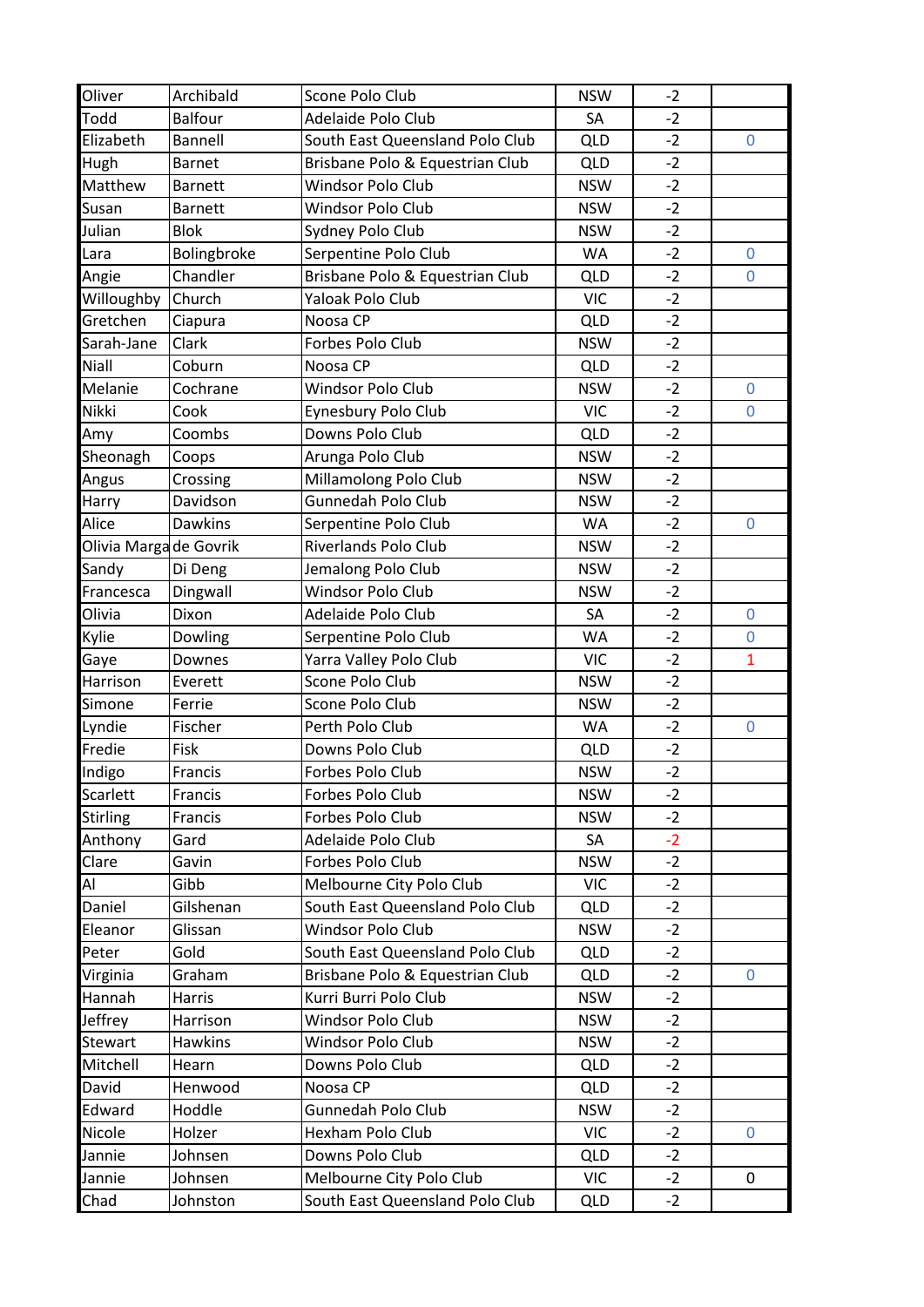| Louis                        | Johnston        | South East Queensland Polo Club | QLD        | $-2$ |                |
|------------------------------|-----------------|---------------------------------|------------|------|----------------|
| Tristan                      | Jones           | Adelaide Polo Club              | SA         | $-2$ |                |
| Mark                         | Kent            | Serpentine Polo Club            | WA         | $-2$ |                |
| Annalise                     | Kloe            | Melbourne City Polo Club        | <b>VIC</b> | $-2$ | 0              |
| Tolga                        | Kumova          | Mingela Polo Club               | <b>VIC</b> | $-2$ |                |
| Juan Carlos                  | Lamaison        | Yaloak Polo Club                | <b>VIC</b> | $-2$ |                |
| Wayne                        | Lauff           | Muddy Flats Polo Club           | <b>NSW</b> | $-2$ |                |
| Holly                        | Lewis           | Adelaide Polo Club              | SA         | $-2$ | $\mathbf 0$    |
| Marlene                      | MacFarlane      | Killarney Polo Club             | <b>NSW</b> | $-2$ |                |
| Iyan                         | Mackenzie       | South East Queensland Polo Club | <b>QLD</b> | $-2$ |                |
| Ainslie                      | Maher           | Windsor Polo Club               | <b>NSW</b> | $-2$ |                |
| Elisha                       | Marshall        | Kurri Burri Polo Club           | <b>NSW</b> | $-2$ |                |
| Olivia DuBoi: McIntosh       |                 | <b>Windsor Polo Club</b>        | <b>NSW</b> | $-2$ |                |
| Alan                         | Moore           | Scone Polo Club                 | <b>NSW</b> | $-2$ |                |
| Amelia                       | Morton          | Goulburn Polo Club              | <b>NSW</b> | $-2$ |                |
| Lucy                         | Moule           | Scone Polo Club                 | <b>NSW</b> | $-2$ |                |
| Billy                        | Murfitt         | <b>Windsor Polo Club</b>        | <b>NSW</b> | $-2$ |                |
| Saxon                        | Nicholls        | Eynesbury Polo Club             | <b>VIC</b> | $-2$ |                |
| Aisha                        | Ozaksoy         | Yarra Valley Polo Club          | <b>VIC</b> | $-2$ | $\mathbf 0$    |
| <b>William Max Parkhurst</b> |                 | Wirragulla Polo Club            | <b>NSW</b> | $-2$ |                |
| Katherine                    | Pedersen        | South East Queensland Polo Club | <b>QLD</b> | $-2$ | $\mathbf 0$    |
| Harriet                      | Peters          | Forbes Polo Club                | <b>NSW</b> | $-2$ |                |
| Glen                         | Promnitz        | <b>Gunnedah Polo Club</b>       | <b>NSW</b> | $-2$ |                |
| Jack                         | Rawlings        | Downs Polo Club                 | <b>QLD</b> | $-2$ |                |
| Jessica                      | Rea             | <b>Tamarang Polo Club</b>       | <b>NSW</b> | $-2$ |                |
| Joanne                       | Reid            | South East Queensland Polo Club | <b>QLD</b> | $-2$ |                |
| Harry                        | Rogers          | Forbes Polo Club                | <b>NSW</b> | $-2$ |                |
| Victoria                     | Rose            | Eynesbury Polo Club             | <b>VIC</b> | $-2$ | $\mathbf 0$    |
| Kelsey                       | Rowland         | Downs Polo Club                 | <b>QLD</b> | $-2$ |                |
| Santiago                     | Ruiz            | Forbes Polo Club                | <b>NSW</b> | $-2$ |                |
| Louisa                       | Ryan            | Windsor Polo Club               | <b>NSW</b> | $-2$ |                |
| Fiona                        | Sanderson       | Melbourne City Polo Club        | <b>VIC</b> | $-2$ | 0              |
| Jack                         | Sanderson-Baker | Melbourne City Polo Club        | <b>VIC</b> | $-2$ |                |
| Molly                        | Sanderson-Baker | Melbourne City Polo Club        | <b>VIC</b> | $-2$ | 0              |
| Jonathan                     | Scott           | South East Queensland Polo Club | <b>QLD</b> | $-2$ |                |
| Katrina                      | Slack           | Brisbane Polo & Equestrian Club | <b>QLD</b> | $-2$ |                |
| Camilla                      | <b>Speirs</b>   | Melbourne City Polo Club        | <b>VIC</b> | $-2$ | 0              |
| Ebony                        | Spence          | Vallex Polo Club                | <b>VIC</b> | $-2$ | $\overline{0}$ |
| Jessica                      | Sprenger        | Killarney Polo Club             | <b>NSW</b> | $-2$ |                |
| Sophie                       | <b>Stratton</b> | Millamolong Polo Club           | <b>NSW</b> | $-2$ |                |
| Joe                          | Tapp            | Gunnedah Polo Club              | <b>NSW</b> | $-2$ |                |
| Miechelle                    | Taylor          | Hexham Polo Club                | <b>VIC</b> | $-2$ | $\mathbf 0$    |
| Sharlene                     | Telford         | Downs Polo Club                 | <b>QLD</b> | $-2$ |                |
| Samantha                     | Thompson        | <b>Tamarang Polo Club</b>       | <b>NSW</b> | $-2$ |                |
| Matt                         | Tomlinson       | South East Queensland Polo Club | <b>QLD</b> | $-2$ |                |
| Piper                        | <b>Trickett</b> | Windsor Polo Club               | <b>NSW</b> | $-2$ |                |
| <b>Finos</b>                 | Turney          | Millamolong Polo Club           | <b>NSW</b> | $-2$ |                |
| Sophie                       | Utz             | <b>Timor Polo Club</b>          | <b>NSW</b> | $-2$ | 0              |
| Wendy                        | Waddell         | Melbourne City Polo Club        | <b>VIC</b> | $-2$ | $\mathbf 0$    |
| Duncan                       | Wallace         | Windsor Polo Club               | <b>NSW</b> | $-2$ |                |